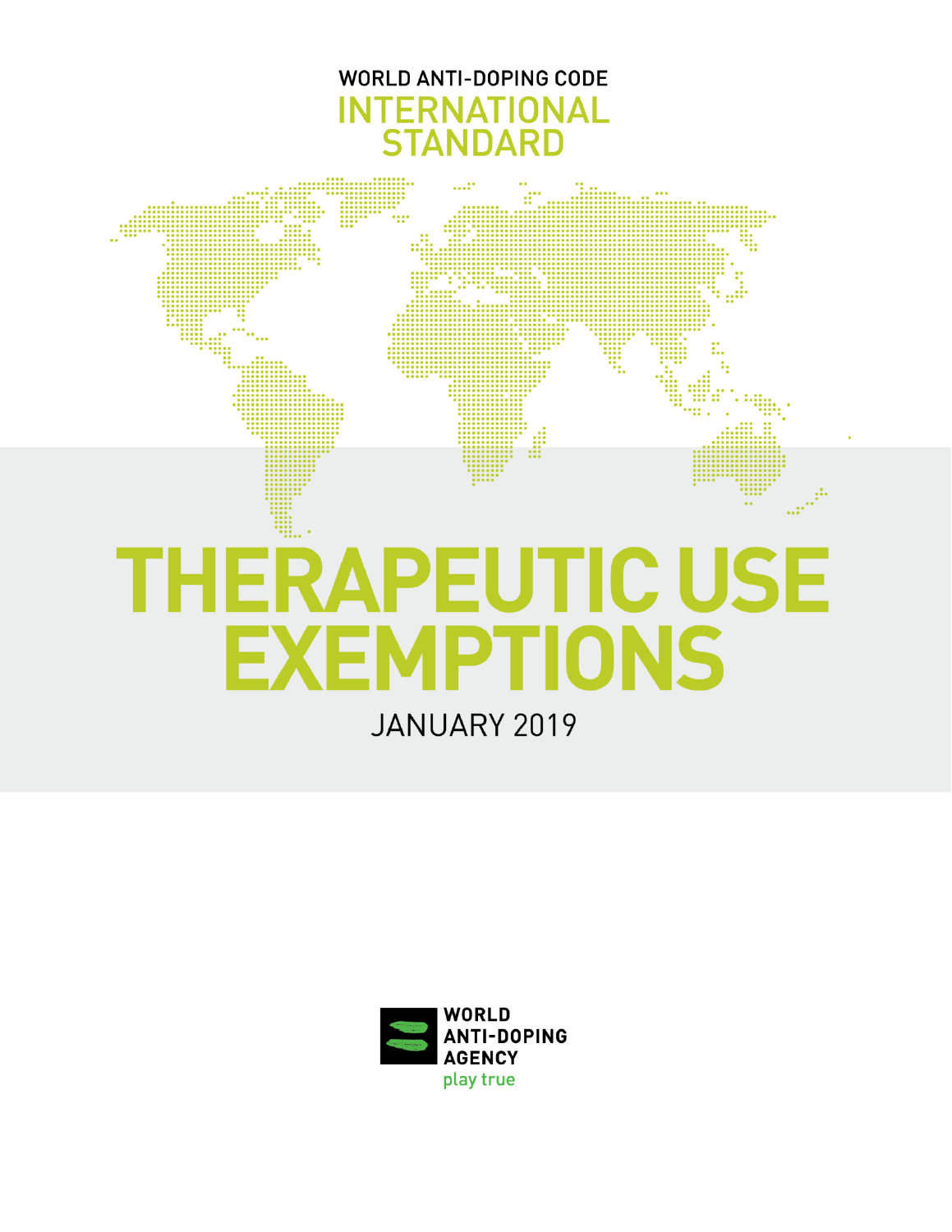

#### **International Standard for Therapeutic Use Exemptions**

The World Anti-Doping Code International Standard for Therapeutic Use Exemptions (ISTUE) is a mandatory International Standard developed as part of the World Anti-Doping Program.

The International Standard for Therapeutic Use Exemptions was first adopted in 2004 and came into effect 1 January 2005. Further revisions were made in 2009, 2010, 2011, 2015, and 2018. The enclosed ISTUE incorporates revisions approved by the WADA Executive Committee on 20 September 2018. It will come into effect on 1 January 2019.

The official text of the International Standard for Therapeutic Use Exemptions shall be maintained by *WADA* and shall be published in English and French. In the event of any conflict between the English and French versions, the English version shall prevail.

Published by:

World Anti-Doping Agency Stock Exchange Tower8 800 Place Victoria (Suite 1700) PO Box 120 Montreal, Quebec Canada H4Z 1B7 URL: www.wada-ama.org

Tel: + 1 514 904 9232 Fax: + 1 514 904 8650 E-mail: [code@wada-ama.org](mailto:code@wada-ama.org)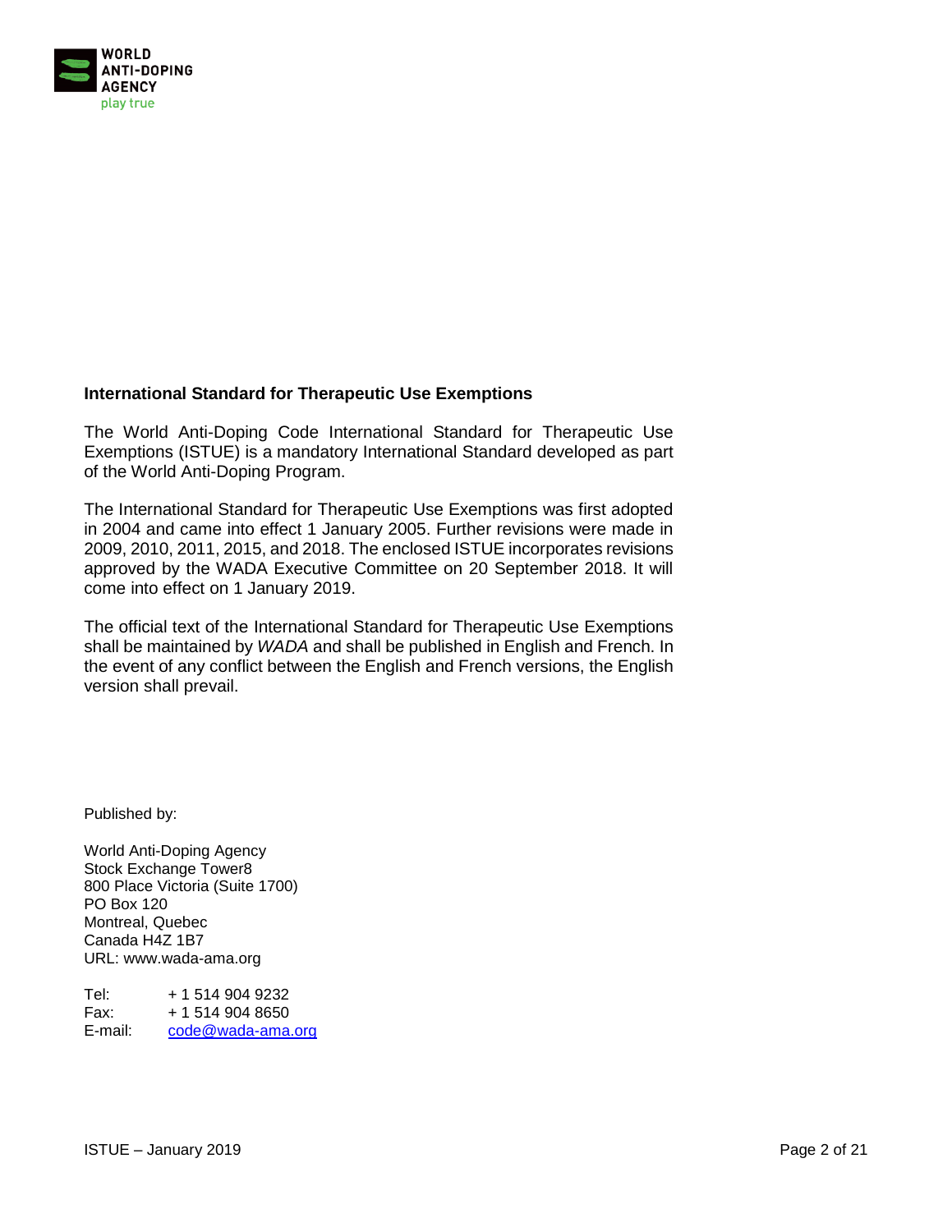

# **TABLE OF CONTENTS**

| 1.0 |  |
|-----|--|
| 2.0 |  |
| 3.0 |  |
|     |  |
| 4.0 |  |
| 5.0 |  |
| 6.0 |  |
| 7.0 |  |
| 8.0 |  |
| 9.0 |  |
|     |  |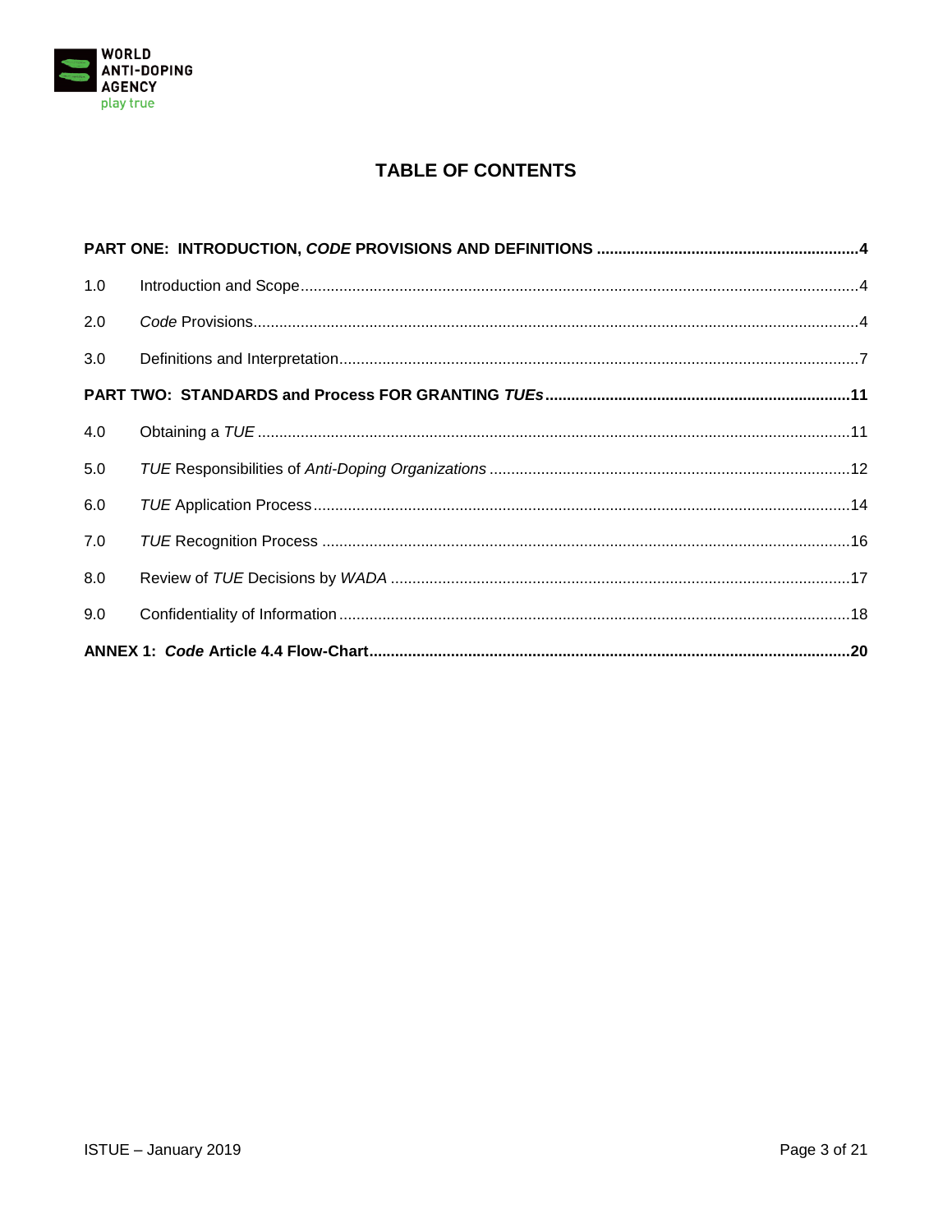

## **PART ONE: INTRODUCTION,** *CODE* **PROVISIONS AND DEFINITIONS**

#### <span id="page-3-1"></span><span id="page-3-0"></span>**1.0 Introduction and Scope**

The International Standard for Therapeutic Use Exemptions is a mandatory *International Standard* developed as part of the World Anti-Doping Program.

The purpose of the International Standard for Therapeutic Use Exemptions is to establish (a) the conditions that must be satisfied in order for a Therapeutic Use Exemption (or *TUE*) to be granted, permitting the presence of a *Prohibited Substance* in an *Athlete's Sample* or the *Athlete's Use* or *Attempted Use*, *Possession* and/or *Administration* or *Attempted Administration* of a *Prohibited Substance* or *Prohibited Method* for therapeutic reasons; (b) the responsibilities imposed on *Anti-Doping Organizations* in making and communicating *TUE* decisions; (c) the process for an *Athlete*  to apply for a *TUE*; (d) the process for an *Athlete* to get a *TUE* granted by one *Anti-Doping Organization* recognized by another *Anti-Doping Organization*; (e) the process for *WADA* to review *TUE* decisions; and (f) the strict confidentiality provisions that apply to the *TUE* process*.*

Terms used in this *International Standard* that are defined terms from the *Code* are written in italics. Terms that are defined in this *International Standard* are underlined.

#### <span id="page-3-2"></span>**2.0** *Code* **Provisions**

The following articles in the 2015 *Code* are directly relevant to the International Standard for Therapeutic Use Exemptions:

#### *Code* **Article 4.4 Therapeutic Use Exemptions ("***TUEs***").**

- 4.4.1 The presence of a *Prohibited Substance* or its *Metabolites* or *Markers*, and/or the *Use* or *Attempted Use*, *Possession* or *Administration* or *Attempted Administration* of a *Prohibited Substance* or *Prohibited Method* shall not be considered an anti-doping rule violation if it is consistent with the provisions of a *TUE* granted in accordance with the International Standard for Therapeutic Use Exemptions.
- 4.4.2 An *Athlete* who is not an *International-Level Athlete* should apply to his or her *National Anti-Doping Organization* for a *TUE*. If the *National Anti-Doping Organization* denies the application, the *Athlete* may appeal exclusively to the national-level appeal body described in Articles 13.2.2 and 13.2.3.
- 4.4.3 An *Athlete* who is an *International-Level Athlete* should apply to his or her International Federation.
	- 4.4.3.1 Where the *Athlete* already has a *TUE* granted by his or her *National Anti-Doping Organization* for the substance or method in question, if that *TUE* meets the criteria set out in the International Standard for Therapeutic Use Exemptions, then the International Federation must recognize it. If the International Federation considers that the *TUE* does not meet those criteria and so refuses to recognize it, it must notify the *Athlete* and his or her *National Anti-Doping Organization* promptly, with reasons. The *Athlete* or the *National Anti-Doping Organization* shall have 21 days from such notification to refer the matter to *WADA* for review. If the matter is referred to *WADA* for review, the *TUE* granted by the *National Anti-Doping*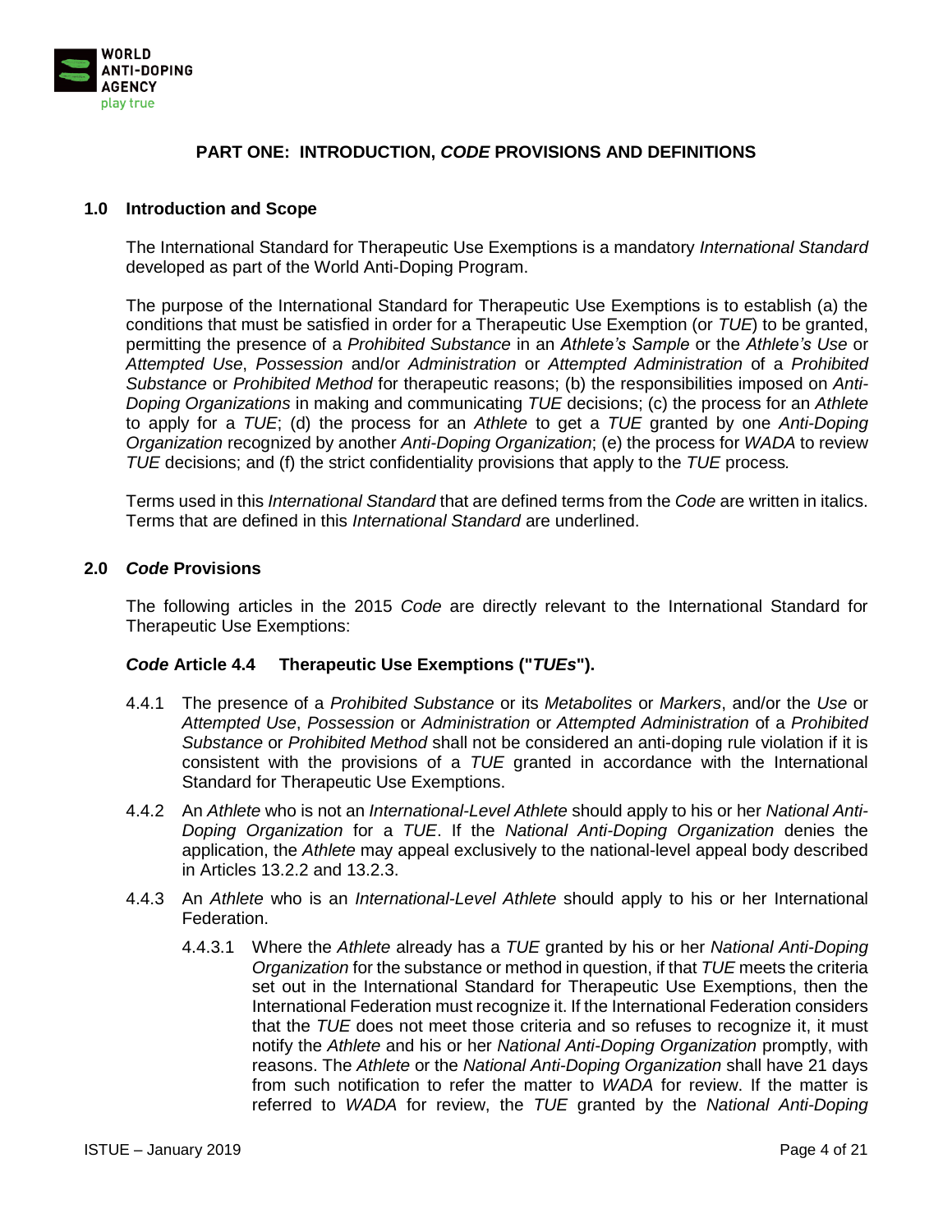

*Organization* remains valid for national-level *Competition* and *Out-of-Competition Testing* (but is not valid for international-level *Competition*) pending *WADA's*  decision. If the matter is not referred to *WADA* for review, the *TUE* becomes invalid for any purpose when the 21-day review deadline expires.

4.4.3.2 If the *Athlete* does not already have a *TUE* granted by his or her *National Anti-Doping Organization* for the substance or method in question, the *Athlete* must apply directly to his or her International Federation for a *TUE* as soon as the need arises*.* If the International Federation (or the *National Anti-Doping* Organization, where it has agreed to consider the application on behalf of the International Federation) denies the *Athlete's* application, it must notify the *Athlete* promptly, with reasons. If the International Federation grants the *Athlete's* application, it must notify not only the *Athlete* but also his or her *National Anti-Doping Organization*, and if the *National Anti-Doping Organization* considers that the *TUE* does not meet the criteria set out in the International Standard for Therapeutic Use Exemptions, it has 21 days from such notification to refer the matter to *WADA* for review. If the *National Anti-Doping Organization* refers the matter to *WADA* for review, the *TUE* granted by the International Federation remains valid for international-level *Competition* and *Out-of-Competition Testing* (but is not valid for national-level *Competition*) pending *WADA's* decision. If the *National Anti-Doping Organization*  does not refer the matter to *WADA* for review, the *TUE* granted by the International Federation becomes valid for national-level *Competition* as well when the 21-day review deadline expires.

*[Comment to Article 4.4.3: If the International Federation refuses to recognize a TUE granted by a National Anti-Doping Organization only because medical records or other information are missing that are needed to demonstrate satisfaction with the criteria in the International Standard for Therapeutic Use Exemptions, the matter should not be referred to WADA. Instead, the file should be completed and re-submitted to the International Federation.*

*If an International Federation chooses to test an Athlete who is not an International-Level Athlete, it must recognize a TUE granted to that Athlete by his or her National Anti-Doping Organization.]*

- 4.4.4 A *Major Event Organization* may require *Athletes* to apply to it for a *TUE* if they wish to *Use*  a *Prohibited Substance* or a *Prohibited Method* in connection with the *Event*. In that case:
	- 4.4.4.1 The *Major Event Organization* must ensure a process is available for an *Athlete* to apply for a *TUE* if he or she does not already have one. If the *TUE* is granted, it is effective for its *Event* only.
	- 4.4.4.2 Where the *Athlete* already has a *TUE* granted by his or her *National Anti-Doping Organization* or International Federation, if that *TUE* meets the criteria set out in the International Standard for Therapeutic Use Exemptions, the *Major Event Organization* must recognize it. If the *Major Event Organization* decides the *TUE* does not meet those criteria and so refuses to recognize it, it must notify the *Athlete*  promptly, explaining its reasons.
	- 4.4.4.3 A decision by a *Major Event Organization* not to recognize or not to grant a *TUE* may be appealed by the *Athlete* exclusively to an independent body established or appointed by the *Major Event Organization* for that purpose*.* If the *Athlete* does not appeal (or the appeal is unsuccessful), he or she may not *Use* the substance or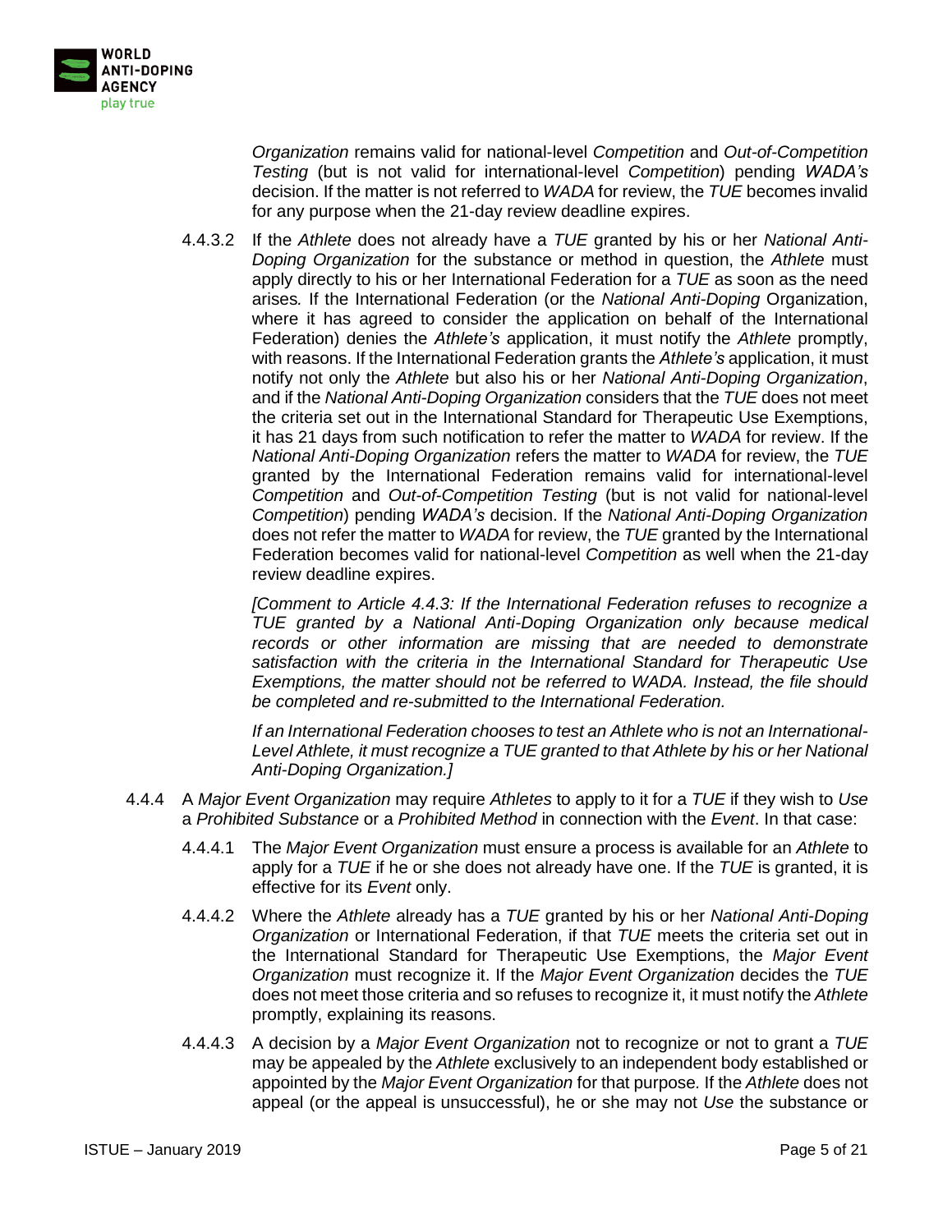

method in question in connection with the *Event*, but any *TUE* granted by his or her *National Anti-Doping Organization* or International Federation for that substance or method remains valid outside of that *Event*.

*[Comment to Article 4.4.4.3: For example, the CAS Ad Hoc Division or a similar body may act as the independent appeal body for particular Events, or WADA may*  agree to perform that function. If neither CAS nor WADA are performing that *function, WADA retains the right (but not the obligation) to review the TUE decisions made in connection with the Event at any time, in accordance with Article 4.4.6.]*

- 4.4.5 If an *Anti-Doping Organization* chooses to collect a *Sample* from a *Person* who is not an *International-Level* or *National-Level Athlete*, and that *Person* is *Using* a *Prohibited Substance* or *Prohibited Method* for therapeutic reasons, the *Anti-Doping Organization* may permit him or her to apply for a retroactive *TUE*.
- 4.4.6 *WADA* must review an International Federation's decision not to recognize a *TUE* granted by the *National Anti-Doping Organization* that is referred to it by the *Athlete* or the *Athlete's National Anti-Doping Organization.* In addition, *WADA* must review an International Federation's decision to grant a *TUE* that is referred to it by the *Athlete's National Anti-Doping Organization*. *WADA* may review any other *TUE* decisions at any time, whether upon request by those affected or on its own initiative. If the *TUE* decision being reviewed meets the criteria set out in the International Standard for Therapeutic Use Exemptions, *WADA* will not interfere with it. If the *TUE* decision does not meet those criteria, *WADA* will reverse it.

*[Comment to Article 4.4.6: WADA shall be entitled to charge a fee to cover the costs of (a) any review it is required to conduct in accordance with Article 4.4.6; and (b) any review it chooses to conduct, where the decision being reviewed is reversed.]*

4.4.7 Any *TUE* decision by an International Federation (or by a *National Anti-Doping Organization*  where it has agreed to consider the application on behalf of an International Federation) that is not reviewed by *WADA*, or that is reviewed by *WADA* but is not reversed upon review, may be appealed by the *Athlete* and/or the *Athlete's National Anti-Doping Organization,*  exclusively to *CAS*.

*[Comment to Article 4.4.7: In such cases, the decision being appealed is the International Federation's TUE decision, not WADA's decision not to review the TUE decision or (having reviewed it) not to reverse the TUE decision. However, the time to appeal the TUE decision does not begin to run until the date that WADA communicates its decision. In any event,*  whether the decision has been reviewed by WADA or not, WADA shall be given notice of *the appeal so that it may participate if it sees fit.]*

- 4.4.8 A decision by *WADA* to reverse a *TUE* decision may be appealed by the *Athlete,* the *National Anti-Doping Organization* and/or the International Federation affected, exclusively to *CAS*.
- 4.4.9 A failure to take action within a reasonable time on a properly submitted application for grant/recognition of a *TUE* or for review of a *TUE* decision shall be considered a denial of the application.

## *Code* **Article 13.4 Appeals relating to** *TUEs*

*TUE* decisions may be appealed exclusively as provided in Article 4.4.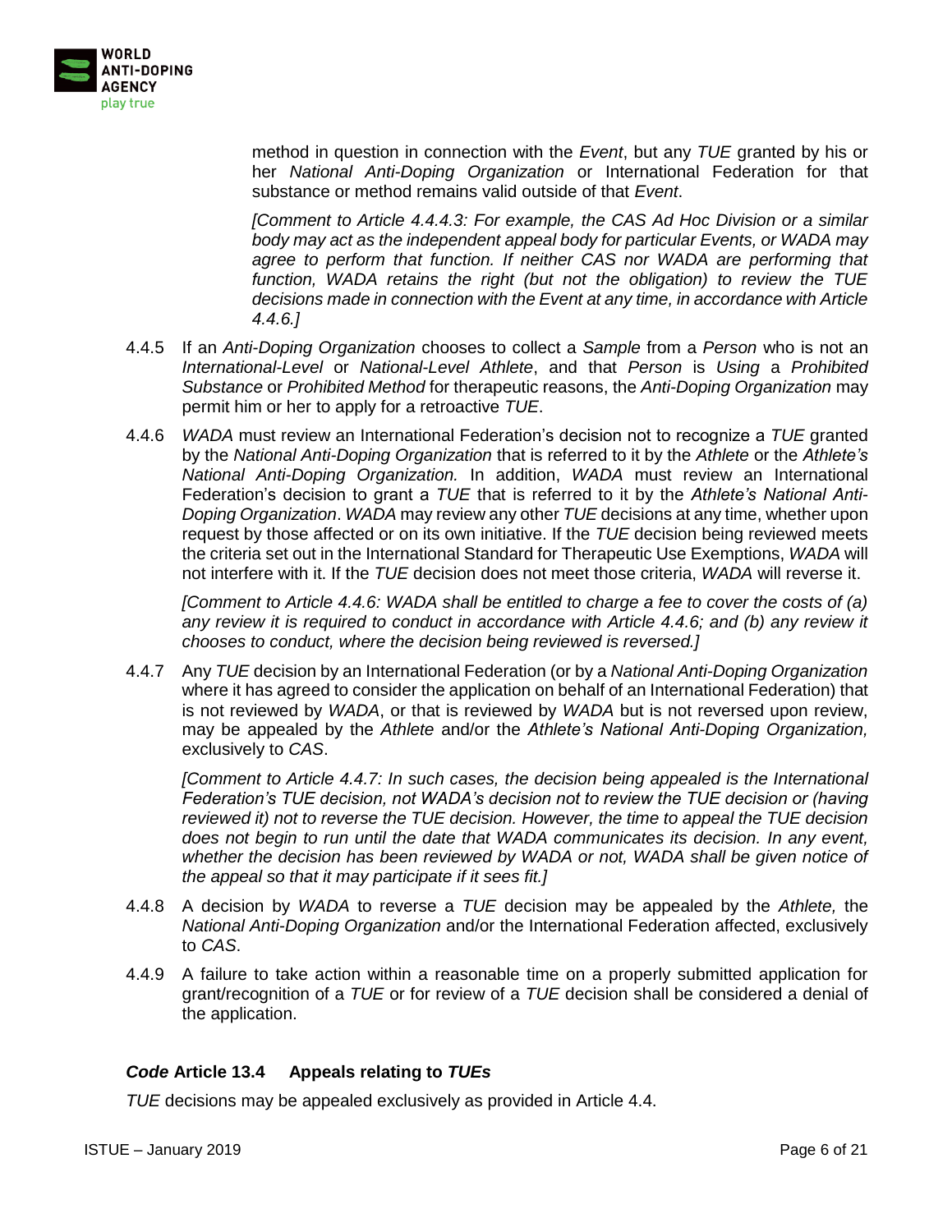

#### <span id="page-6-0"></span>**3.0 Definitions and Interpretation**

3.1 Defined terms from the 2015 *Code* that are used in the International Standard for Therapeutic Use Exemptions:

*ADAMS***:** The Anti-Doping Administration and Management System is a Web-based database management tool for data entry, storage, sharing, and reporting designed to assist stakeholders and *WADA* in their anti-doping operations in conjunction with data protection legislation.

*Administration***:** Providing, supplying, supervising, facilitating, or otherwise participating in the *Use* or *Attempted Use* by another *Person* of a *Prohibited Substance* or *Prohibited Method*. However, this definition shall not include the actions of bona fide medical personnel involving a *Prohibited Substance* or *Prohibited Method* used for genuine and legal therapeutic purposes or other acceptable justification and shall not include actions involving *Prohibited Substances*  which are not prohibited in *Out-of-Competition Testing* unless the circumstances as a whole demonstrate that such *Prohibited Substances* are not intended for genuine and legal therapeutic purposes or are intended to enhance sport performance*.*

*Adverse Analytical Finding***:** A report from a *WADA-*accredited laboratory or other *WADA*approved laboratory that, consistent with the International Standard for Laboratories and related Technical Documents, identifies in a *Sample* the presence of a *Prohibited Substance* or its *Metabolite*s or *Marker*s (including elevated quantities of endogenous substances) or evidence of the *Use* of a *Prohibited Method*.

*Anti-Doping Organization***:** A *Signatory* that is responsible for adopting rules for initiating, implementing or enforcing any part of the *Doping Control* process. This includes, for example, the International Olympic Committee, the International Paralympic Committee, other *Major Event Organizations* that conduct *Testing* at their *Event*s, *WADA*, International Federations, and *National Anti-Doping Organization*s*.*

*Athlete*: Any *Person* who competes in sport at the international level (as defined by each International Federation) or the national level (as defined by each *National Anti-Doping Organization).* An *Anti-Doping Organization* has discretion to apply anti-doping rules to an *Athlete* who is neither an *International-Level Athlete* nor a *National-Level Athlete*, and thus to bring them within the definition of "Athlete." In relation to *Athletes* who are neither *International-Level* nor *National-Level Athletes*, an *Anti-Doping Organization* may elect to: conduct limited *Testing* or no *Testing* at all; analyze *Samples* for less than the full menu of *Prohibited Substances*; require limited or no whereabouts information; or not require advance *TUEs*. However, if an Article 2.1, 2.3 or 2.5 anti-doping rule violation is committed by any *Athlete* over whom an *Anti-Doping Organization* has authority who competes below the international or national level, then the *Consequences* set forth in the *Code* (except Article 14.3.2) must be applied. For purposes of Article 2.8 and Article 2.9 and for purposes of antidoping information and education, any *Person* who participates in sport under the authority of any *Signatory*, government, or other sports organization accepting the *Code* is an *Athlete*.

*[Comment: This definition makes it clear that all International- and National-Level Athletes are subject to the anti-doping rules of the Code, with the precise definitions of international- and national-level sport to be set forth in the anti-doping rules of the International Federations and*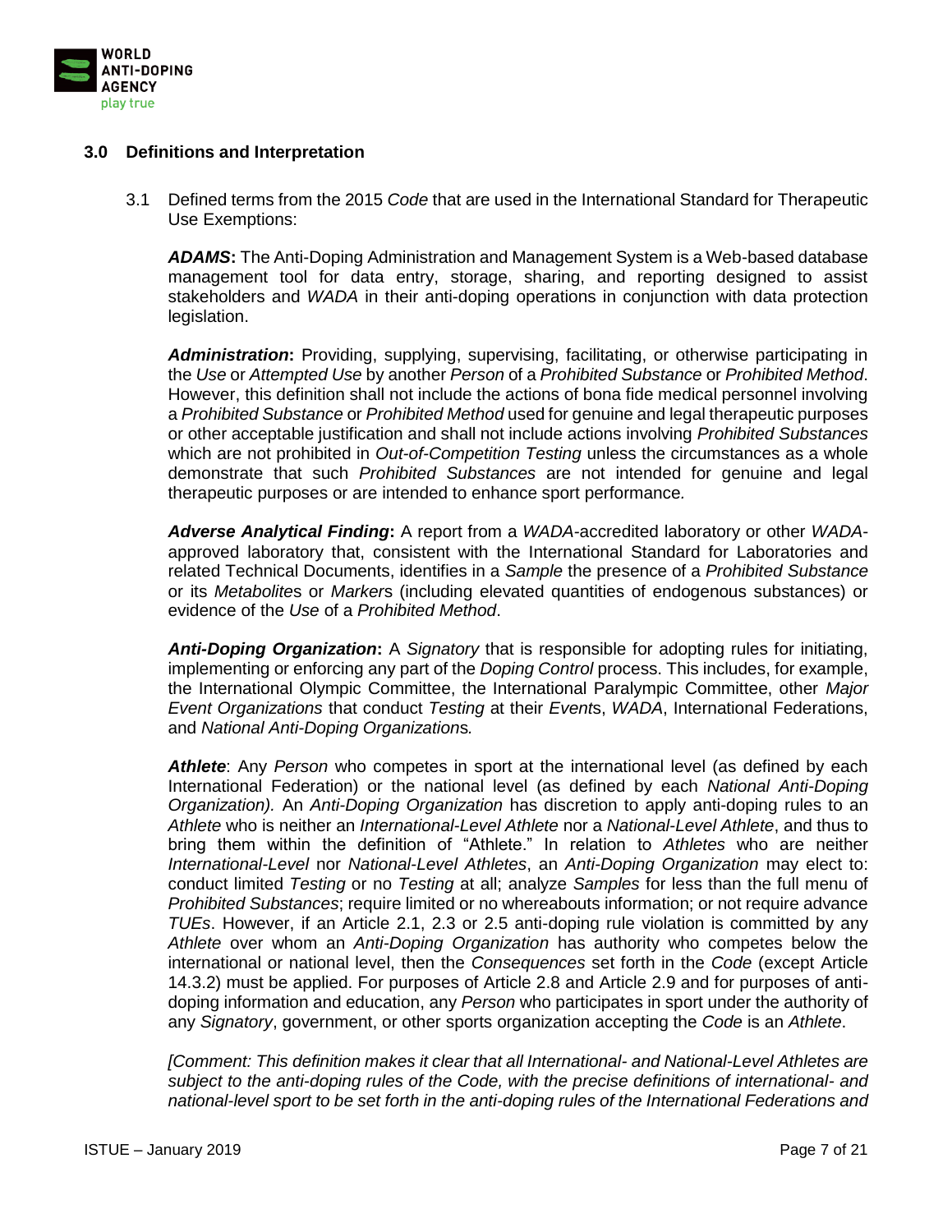

*National Anti-Doping Organizations, respectively. The definition also allows each National Anti-Doping Organization, if it chooses to do so, to expand its anti-doping program beyond International- or National-Level Athletes to competitors at lower levels of Competition or to individuals who engage in fitness activities but do not compete at all. Thus, a National Anti-Doping Organization could, for example, elect to test recreational-level competitors but not require advance TUEs. But an anti-doping rule violation involving an Adverse Analytical Finding or Tampering, results in all of the Consequences provided for in the Code (with the exception of Article 14.3.2). The decision on whether Consequences apply to recreationallevel Athletes who engage in fitness activities but never compete is left to the National Anti-Doping Organization. In the same manner, a Major Event Organization holding an Event only for masters-level competitors could elect to test the competitors but not analyze Samples for the full menu of Prohibited Substances. Competitors at all levels of Competition should receive the benefit of anti-doping information and education.]*

*Code:* The World Anti-Doping Code.

**Competition**: A single race, match, game or singular sport contest. For example, a basketball game or the finals of the Olympic 100-meter race in athletics. For stage races and other sport contests where prizes are awarded on a daily or other interim basis the distinction between a *Competition* and an *Event* will be as provided in the rules of the applicable International Federation.

*Event:* A series of individual *Competition*s conducted together under one ruling body (e.g., the Olympic Games, FINA World Championships, or Pan American Games).

*In-Competition*: Unless provided otherwise in the rules of an International Federation or the ruling body of the *Event* in question, "*In-Competition"* means the period commencing twelve hours before a *Competition* in which the *Athlete* is scheduled to participate through the end of such *Competition* and the *Sample* collection process related to such *Competition*.

*[Comment: An International Federation or ruling body for an Event may establish an "In-Competition" period that is different than the Event Period.]*

*International-Level Athlete: Athletes* who compete in sport at the international level, as defined by each International Federation, consistent with the International Standard for Testing and Investigations.

*[Comment: Consistent with the International Standard for Testing and Investigations, the International Federation is free to determine the criteria it will use to classify Athletes as International-Level Athletes, e.g., by ranking, by participation in particular International Events, by type of license, etc. However, it must publish those criteria in clear and concise form, so that Athletes are able to ascertain quickly and easily when they will become classified as International-Level Athletes. For example, if the criteria include participation in certain International Events, then the International Federation must publish a list of those International Events.]*

*Major Event Organizations:* The continental associations of *National Olympic Committee*s and other international multi-sport organizations that function as the ruling body for any continental, regional or other *International Event*.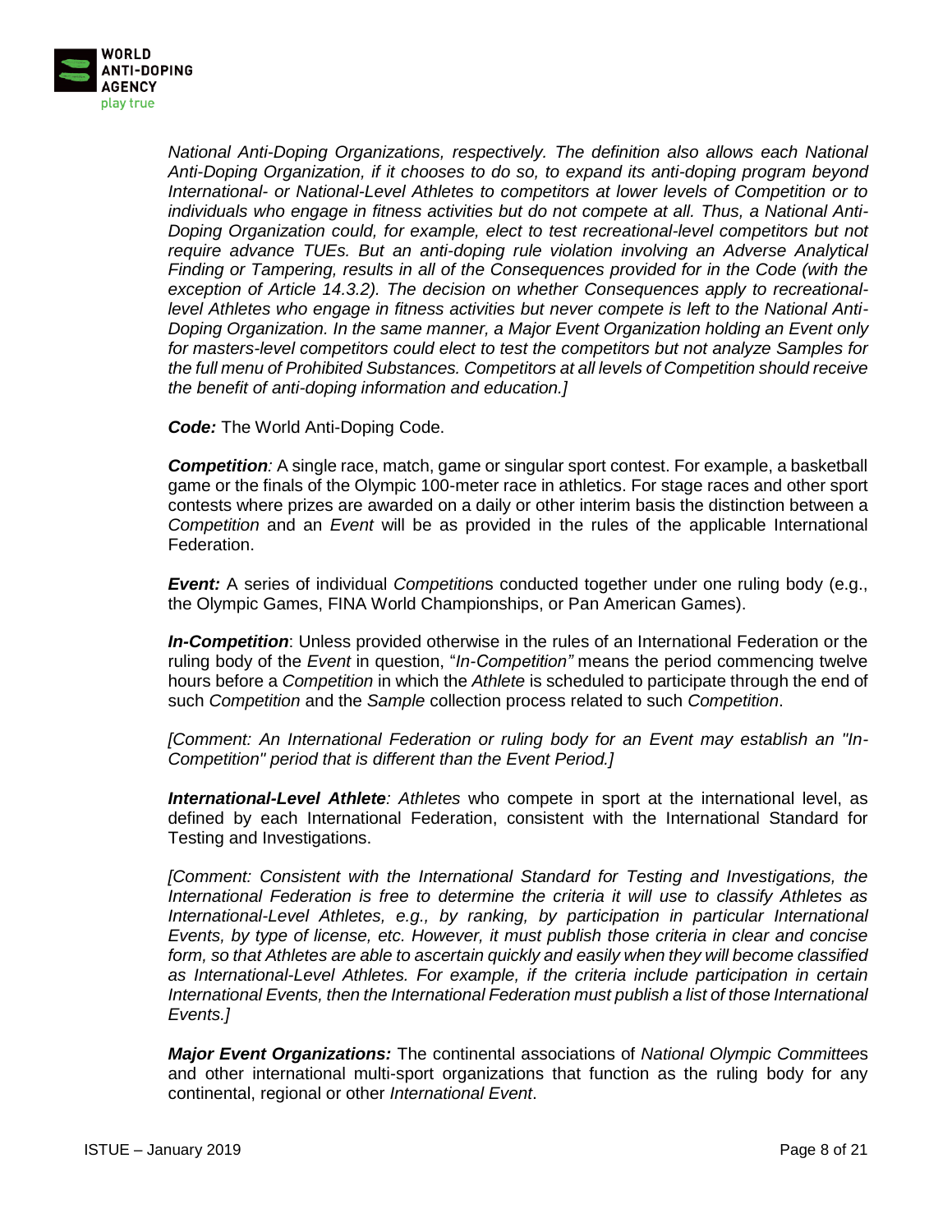

*National Anti-Doping Organization:* The entity(ies) designated by each country as possessing the primary authority and responsibility to adopt and implement anti-doping rules, direct the collection of *Sample*s, the management of test results, and the conduct of hearings at the national level. If this designation has not been made by the competent public authority(ies), the entity shall be the country's *National Olympic Committee* or its designee.

*National-Level Athlete: Athletes* who compete in sport at the national level, as defined by each *National Anti-Doping Organization,* consistent with the International Standard for Testing and Investigations.

*Possession***:** The actual, physical *Possession*, or the constructive *Possession* (which shall be found only if the *Person* has exclusive control or intends to exercise control over the *Prohibited Substance or Prohibited Method* or the premises in which a *Prohibited Substance or Prohibited Method* exists); provided, however, that if the *Person* does not have exclusive control over the *Prohibited Substance or Prohibited Method* or the premises in which a *Prohibited Substance or Prohibited Method* exists, constructive *Possession* shall only be found if the *Person* knew about the presence of the *Prohibited Substance or Prohibited Method* and intended to exercise control over it. Provided, however, there shall be no antidoping rule violation based solely on *Possession* if, prior to receiving notification of any kind that the *Person* has committed an anti-doping rule violation, the *Person* has taken concrete action demonstrating that the *Person* never intended to have *Possession* and has renounced *Possession* by explicitly declaring it to an *Anti-Doping Organization*. Notwithstanding anything to the contrary in this definition, the purchase (including by any electronic or other means) of a *Prohibited Substance* or *Prohibited Method* constitutes *Possession* by the *Person* who makes the purchase.

*[Comment: Under this definition, steroids found in an Athlete*'*s car would constitute a violation unless the Athlete establishes that someone else used the car; in that event, the Anti-Doping Organization must establish that, even though the Athlete did not have exclusive control over the car, the Athlete knew about the steroids and intended to have control over the steroids. Similarly, in the example of steroids found in a home medicine cabinet under the joint control of an Athlete and spouse, the Anti-Doping Organization must establish that the Athlete knew the steroids were in the cabinet and that the Athlete intended to exercise control over the steroids. The act of purchasing a Prohibited Substance alone constitutes Possession, even where, for example, the product does not arrive, is received by someone else, or is sent to a third party address.]*

*Prohibited List***:** The List identifying the *Prohibited Substance*s and *Prohibited Method*s.

*Prohibited Method:* Any method so described on the *Prohibited List*.

**Prohibited Substance:** Any substance, or class of substances, so described on the *Prohibited List*.

*Signatories:* Those entities signing the *Code* and agreeing to comply with the *Code*, as provided in Article 23.

*Testing:* The parts of the *Doping Control* process involving test distribution planning, *Sample*  collection, *Sample* handling, and *Sample* transport to the laboratory.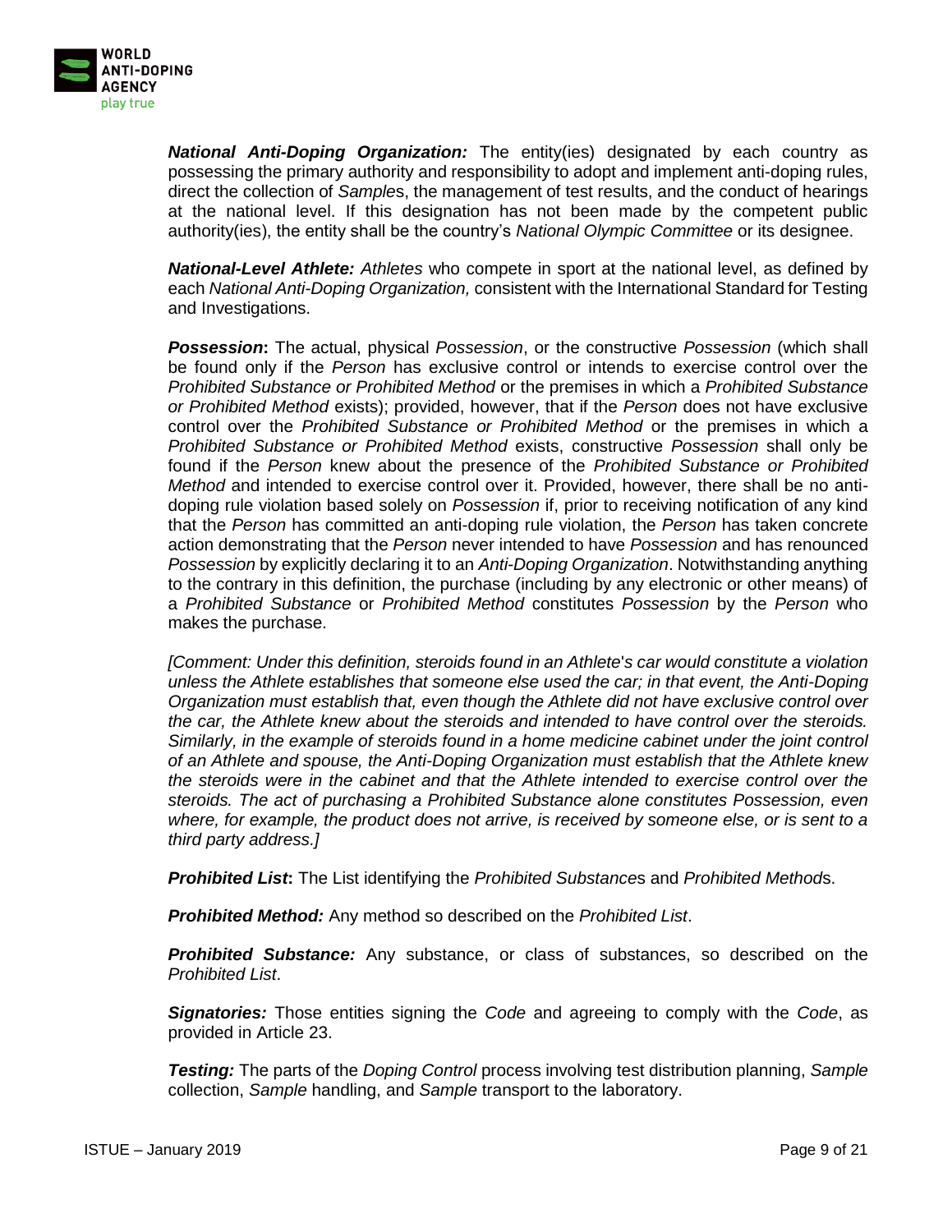

*TUE:* Therapeutic Use Exemption, as described in Article 4.4.

*Use:* The utilization, application, ingestion, injection or consumption by any means whatsoever of any *Prohibited Substance* or *Prohibited Method*.

*WADA:* The World Anti-Doping Agency.

3.2 Further defined term from the International Standard for the Protection of Privacy and Personal Information that is used in the International Standard for Therapeutic Use Exemptions:

Personal Information: Information, including without limitation **Sensitive Personal** Information, relating to an identified or identifiable *Participant* or relating to other *Persons* whose information is Processed solely in the context of an *Anti-Doping Organization*'*s* Anti-Doping Activities.

*[3.2 Comment: It is understood that Personal Information includes, but is not limited to, information relating to an Athlete's name, date of birth, contact details and sporting affiliations, whereabouts, designated therapeutic use exemptions (if any), anti-doping test results, and*  results management *(including disciplinary hearings, appeals and sanctions)*. Personal *Information also includes personal details and contact information relating to other Persons, such as medical professionals and other Persons working with, treating or assisting an Athlete in the context of Anti-Doping Activities. Such information remains Personal Information and is regulated by this Standard for the entire duration of its Processing, irrespective of whether the relevant individual remains involved in organized sport.]*

3.3 Further defined terms specific to the International Standard for Therapeutic Use Exemptions:

**Therapeutic**: Of or relating to the treatment of a medical condition by remedial agents or methods; or providing or assisting in a cure.

**Therapeutic Use Exemption Committee (or "TUEC")**: The panel established by an *Anti-Doping Organization* to consider applications for *TUEs*.

*WADA* **TUEC**: The panel established by *WADA* to review the *TUE* decisions of other *Anti-Doping Organizations.*

- 3.4 Interpretation:
	- 3.4.1 Unless otherwise specified, references to articles are references to articles of the International Standard for Therapeutic Use Exemptions*.*
	- 3.4.2 The comments annotating various provisions of the International Standard for Therapeutic Use Exemptions shall be used to interpret that *International Standard.*
	- 3.4.3 The official text of the International Standard for Therapeutic Use Exemptions shall be maintained by *WADA* and shall be published in English and French. In the event of any conflict between the English and French versions, the English version shall prevail.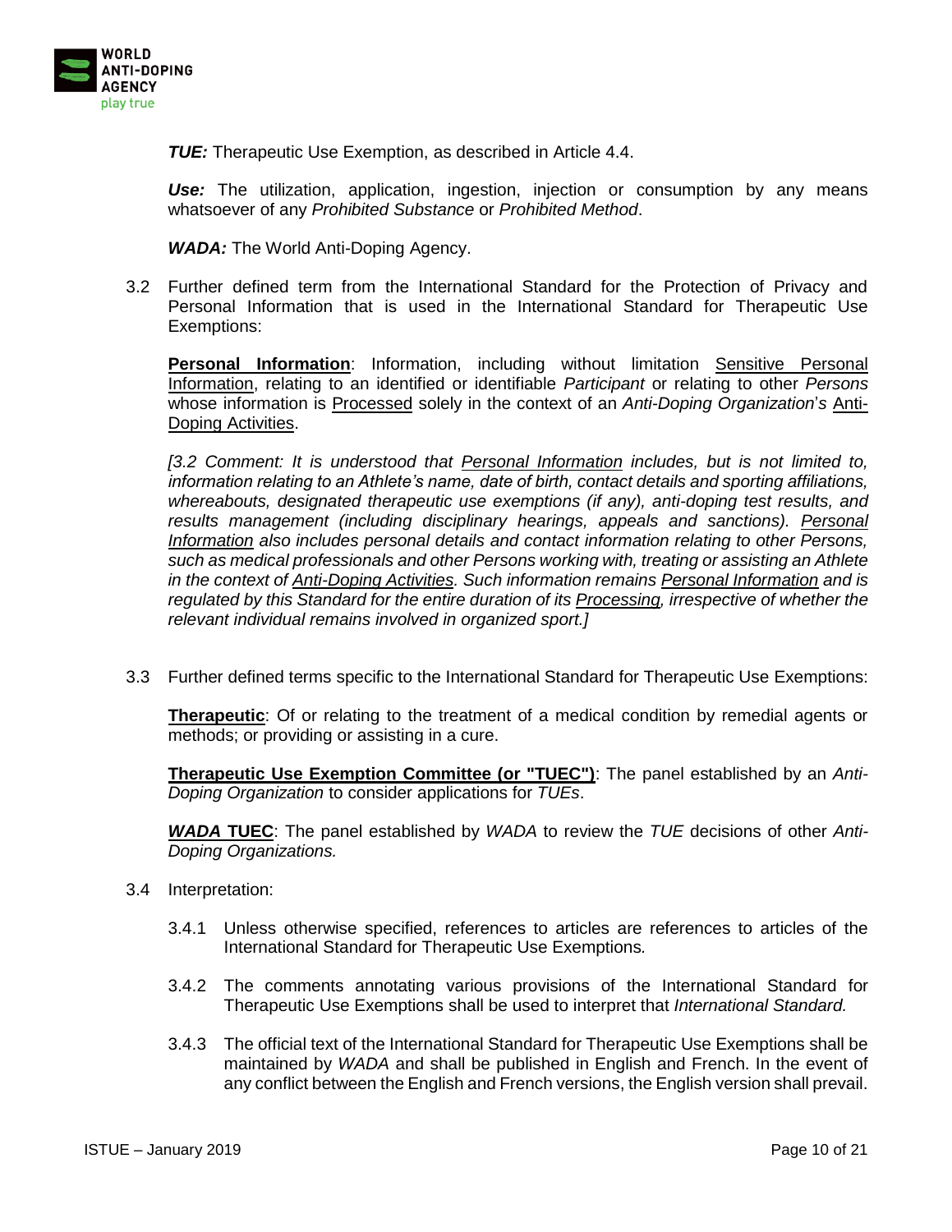

## **PART TWO: STANDARDS AND PROCESS FOR GRANTING** *TUES*

#### <span id="page-10-1"></span><span id="page-10-0"></span>**4.0 Obtaining a** *TUE*

- 4.1 An *Athlete* may be granted a *TUE* if (and only if) he/she can show, by a balance of probability, that each of the following conditions is met:
	- a. The *Prohibited Substance* or *Prohibited Method* in question is needed to treat an acute or chronic medical condition, such that the *Athlete* would experience a significant impairment to health if the *Prohibited Substance* or *Prohibited Method* were to be withheld.
	- b. The Therapeutic *Use* of the *Prohibited Substance* or *Prohibited Method* is highly unlikely to produce any additional enhancement of performance beyond what might be anticipated by a return to the *Athlete's* normal state of health following the treatment of the acute or chronic medical condition.
	- c. There is no reasonable Therapeutic alternative to the *Use* of the *Prohibited Substance* or *Prohibited Method*.
	- d. The necessity for the *Use* of the *Prohibited Substance* or *Prohibited Method* is not a consequence, wholly or in part, of the prior *Use* (without a *TUE*) of a substance or method which was prohibited at the time of such *Use*.

*[Comment to 4.1: When a TUEC is deciding whether or not to recognize a TUE granted by another Anti-Doping Organization (see Article 7, below), and when WADA is reviewing a decision to grant (or not to grant) a TUE (see Article 8, below), the issue will be the same as it is for a TUEC that is considering an application for a TUE under article 6, below, i.e., has the Athlete demonstrated by a balance of probability that each of the conditions set out in article 4.1 is met?*

*The WADA documents titled "Medical Information to Support the Decisions of TUECs", posted on WADA's website, should be used to assist in the application of these criteria in relation to particular medical conditions.]*

- 4.2 Unless one of the exceptions set out in Article 4.3 applies, an *Athlete* who needs to *Use* a *Prohibited Substance* or *Prohibited Method* for Therapeutic reasons must obtain a *TUE* prior to *Using* or *Possessing* the substance or method in question.
- 4.3 An *Athlete* may only be granted retroactive approval for his/her Therapeutic *Use* of a *Prohibited Substance* or *Prohibited Method* (i.e., a retroactive *TUE*) if:
	- a. Emergency treatment or treatment of an acute medical condition was necessary; or
	- b. Due to other exceptional circumstances, there was insufficient time or opportunity for the *Athlete* to submit, or for the TUEC to consider, an application for the *TUE* prior to *Sample* collection; or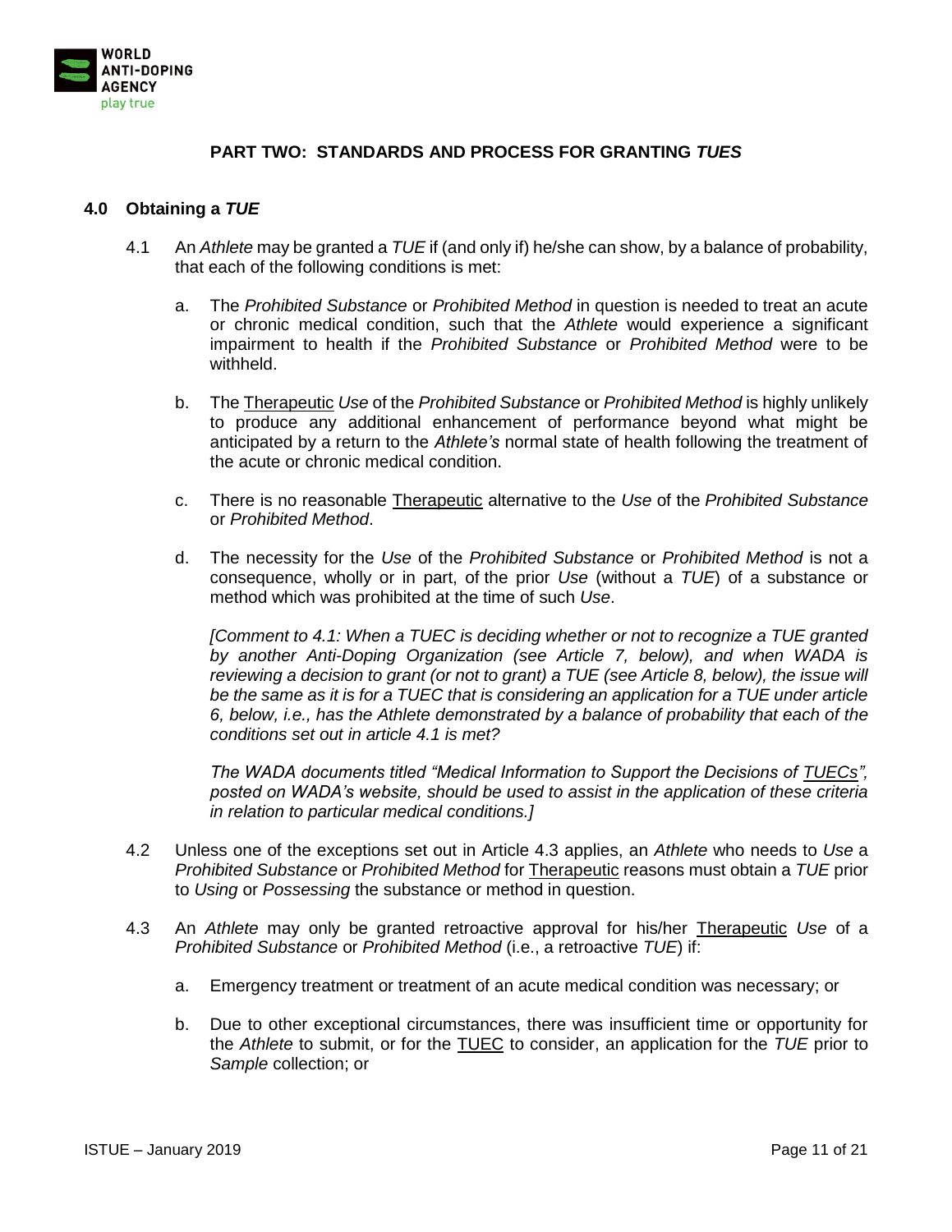

c. The applicable rules required the *Athlete* (see comment to Article 5.1) or permitted the *Athlete* (see *Code* Article 4.4.5) to apply for a retroactive *TUE*; or

*[Comment to 4.3(c): Such Athletes are strongly advised to have a medical file prepared and ready to demonstrate their satisfaction of the TUE conditions set out at Article 4.1, in case an application for a retroactive TUE is necessary following Sample collection.]*

d. It is agreed, by *WADA* and by the *Anti-Doping Organization* to whom the application for a retroactive *TUE* is or would be made, that fairness requires the grant of a retroactive *TUE*.

*[Comment to 4.3(d): If WADA and/or the Anti-Doping Organization do not agree to the application of Article 4.3(d), that may not be challenged either as a defense to proceedings for an anti-doping rule violation, or by way of appeal, or otherwise.]*

#### <span id="page-11-0"></span>**5.0** *TUE* **Responsibilities of** *Anti-Doping Organizations*

5.1 *Code* Article 4.4 specifies (a) which *Anti-Doping Organizations* have authority to make *TUE* decisions; (b) how those *TUE* decisions should be recognized and respected by other *Anti-Doping Organizations*; and (c) when *TUE* decisions may be reviewed and/or appealed.

*[Comment to 5.1: See Annex 1 for a flow-chart summarizing the key provisions of Code Article 4.4.*

*Code Article 4.4.2 specifies the authority of a National Anti-Doping Organization to make TUE decisions in respect of Athletes who are not International-Level Athletes. In case of dispute as to which National Anti-Doping Organization should deal with the TUE application of an Athlete who is not an International-Level Athlete, WADA will decide. WADA's decision will be final and not subject to appeal.*

*Where national policy requirements and imperatives lead a National Anti-Doping Organization to prioritize certain sports over others in its test distribution planning (as contemplated by Article 4.4.1 of the International Standard for Testing and Investigations), the National Anti-Doping Organization may decline to consider advance applications for TUEs from Athletes in some or all of the non-priority sports, but in that case it must permit any such Athlete from whom a Sample is subsequently collected to apply for a retroactive TUE. The National Anti-Doping Organization should publicize any such policy on its website for the benefit of affected Athletes.]*

<span id="page-11-1"></span>5.2 Each *National Anti-Doping Organization*, International Federation and *Major Event Organization* must establish a TUEC to consider whether applications for grant or recognition of *TUE*s meet the conditions set out in Article 4.1.

*[Comment to 5.2: While a Major Event Organization may choose to recognize pre-existing TUEs automatically, there must be a mechanism for Athletes participating in the Event to obtain a new TUE if the need arises. It is up to each Major Event Organization whether it sets up its own TUEC for this purpose, or rather whether it outsources the task by agreement to a third party (such as Sport Accord). The aim in each case should be to ensure that Athletes*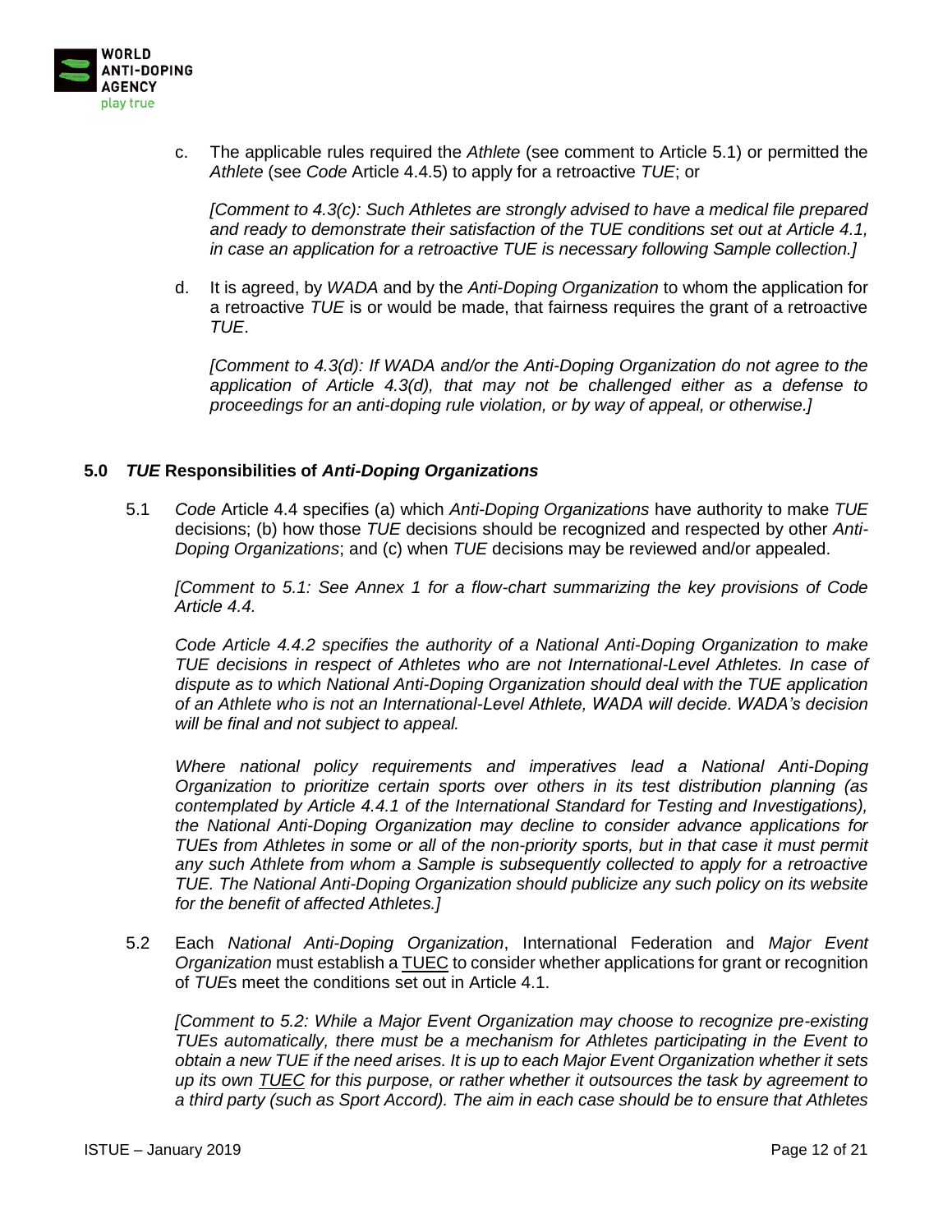

*competing in such Events have the ability to obtain TUEs quickly and efficiently before they compete.]*

- a. TUECs should include at least three physicians with experience in the care and treatment of *Athlete*s and a sound knowledge of clinical, sports and exercise medicine. In cases involving *Athlete*s with impairments, at least one TUEC member should possess general experience in the care and treatment of *Athlete*s with impairments, or possess specific experience in relation to the *Athlete's* particular impairment(s).
- b. In order to ensure a level of independence of decisions, at least a majority of the members of a TUEC should have no political responsibility in the *Anti-Doping Organization* that appoints them. All members of the TUEC must sign a conflict of interest and confidentiality declaration. (A template declaration is available on *WADA's*  website).
- 5.3 Each *National Anti-Doping Organization*, International Federation and *Major Event Organization* must establish a clear process for applying to its TUEC for a *TUE* that complies with the requirements of this *International Standard.* It must also publish details of that process by (at a minimum) posting the information in a conspicuous place on its website and sending the information to *WADA*. *WADA* may re-publish the same information on its own website.
- <span id="page-12-0"></span>5.4 Each *National Anti-Doping Organization*, International Federation and *Major Event Organization* must promptly report (in English or French) all decisions of its TUEC granting or denying *TUE*s, and all decisions to recognize or refusing to recognize other *Anti-Doping Organizations' TUE* decisions, through *ADAMS* or any other system approved by *WADA.* In respect of *TUE*s granted, the information reported shall include (in English or French):
	- a. not only the approved substance or method, but also the dosage(s), frequency and route of *Administration* permitted, the duration of the *TUE*, and any conditions imposed in connection with the *TUE*; and
	- b. the *TUE* application form and the relevant clinical information (translated into English or French) establishing that the Article 4.1 conditions have been satisfied in respect of such *TUE* (for access only by *WADA*, the *Athlete's National Anti-Doping Organization* and International Federation, and the *Major Event Organization* organizing an *Event* in which the *Athlete* wishes to compete).

*[Comment to 5.4: The process of recognition of TUEs is greatly facilitated by use of ADAMS.]*

5.5 When a *National Anti-Doping Organization* grants a *TUE* to an *Athlete*, it must warn him/her in writing (a) that that *TUE* is valid at national level only, and (b) that if the *Athlete* becomes an *International-Level Athlete* or competes in an *International Event*, that *TUE* will not be valid for those purposes unless it is recognized by the relevant International Federation or *Major Event Organization* in accordance with Article 7.1*.* Thereafter, the *National Anti-Doping Organization* should help the *Athlete* to determine when he/she needs to submit the *TUE* to an International Federation or *Major Event Organization* for recognition, and should guide and support the *Athlete* through the recognition process.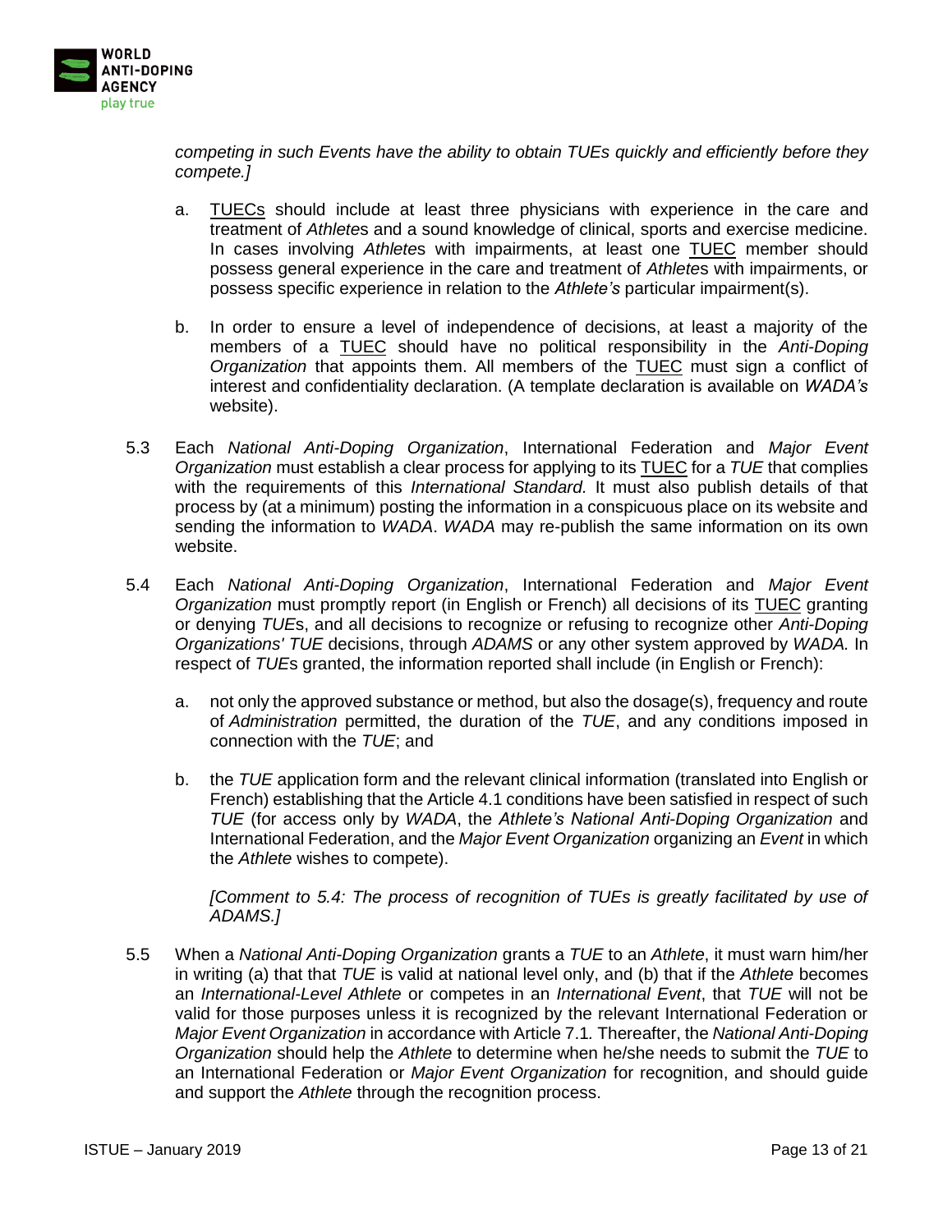

- 5.6 Each International Federation and *Major Event Organization* must publish a notice (at a minimum, by posting it in a conspicuous place on its website and sending it to *WADA*) that sets out clearly (1) which *Athletes* coming under its jurisdiction are required to apply to it for a *TUE*, and when; (2) which *TUE* decisions of other *Anti-Doping Organizations* it will automatically recognize in lieu of such application, in accordance with Article 7.1(a); and (3) which *TUE* decisions of other *Anti-Doping Organizations* will have to be submitted to it for recognition, in accordance with Article 7.1(b). *WADA* may re-publish the notice on its own website.
- 5.7 Any *TUE* that an *Athlete* has obtained from a *National Anti-Doping Organization* shall not be valid if the *Athlete* becomes an *International-Level Athlete* or competes in an *International Event* unless and until the relevant *International Federation* recognizes that *TUE* in accordance with Article 7.0. Any *TUE* that an *Athlete* has obtained from an International Federation shall not be valid if the *Athlete* competes in an *International Event* organized by a *Major Event Organization*, unless and until the relevant *Major Event Organization*  recognizes that *TUE* in accordance with Article [7.0.](#page-15-0) As a result, if the International Federation or *Major Event Organization* (as applicable) declines to recognize that *TUE*, then (subject to the *Athlete's* rights of review and appeal) that TUE may not be relied upon to excuse the presence, *Use*, *Possession* or *Administration* of the *Prohibited Substance* or *Prohibited Method* mentioned in the *TUE* vis-à-vis that International Federation or *Major Event Organization.*

#### <span id="page-13-0"></span>**6.0** *TUE* **Application Process**

- 6.1 An *Athlete* who needs a *TUE* should apply as soon as possible. For substances prohibited *In-Competition* only, the *Athlete* should apply for a *TUE* at least 30 days before his/her next *Competition*, unless it is an emergency or exceptional situation. The *Athlete* should apply to his/her *National Anti-Doping Organization*, International Federation and/or a *Major Event Organization* (as applicable), using the *TUE* application form provided. *Anti-Doping Organizations* shall make the application form they want *Athletes* to use available for download from their websites. That form must be based on the "TUE Application Form" template available on *WADA's* website. The template may be modified by *Anti-Doping Organizations* to include additional requests for information, but no sections or items may be removed.
- 6.2 The *Athlete* should submit the *TUE* application form to the relevant *Anti-Doping Organization* via *ADAMS* or as otherwise specified by the *Anti-Doping Organization*. The form must be accompanied by:
	- a. a statement by an appropriately qualified physician, attesting to the need for the *Athlete*  to *Use* the *Prohibited Substance* or *Prohibited Method* in question for Therapeutic reasons; and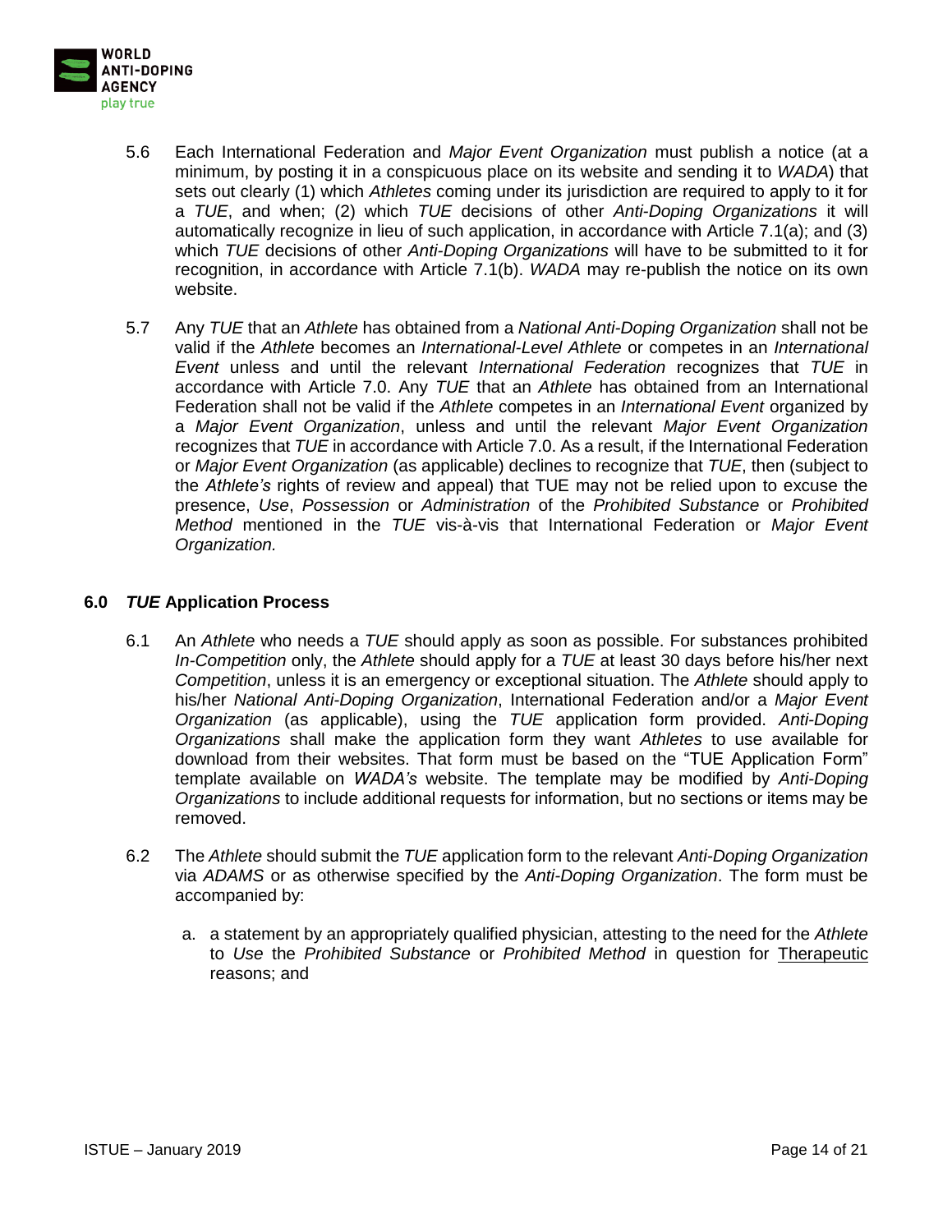

- b. a comprehensive medical history, including documentation from the original diagnosing physician(s) (where possible) and the results of all examinations, laboratory investigations and imaging studies relevant to the application. *[Comment to 6.2(b): The information submitted in relation to the diagnosis, treatment and duration of validity should be guided by the WADA documents titled "Medical Information to Support the Decisions of TUECs".]*
- 6.3 The *Athlete* should keep a complete copy of the *TUE* application form and of all materials and information submitted in support of that application.
- 6.4 A *TUE* application will only be considered by the TUEC following the receipt of a properly completed application form, accompanied by all relevant documents. Incomplete applications will be returned to the *Athlete* for completion and re-submission.
- 6.5 The TUEC may request from the *Athlete* or his/her physician any additional information, examinations or imaging studies, or other information that it deems necessary in order to consider the *Athlete's* application; and/or it may seek the assistance of such other medical or scientific experts as it deems appropriate.
- 6.6 Any costs incurred by the *Athlete* in making the *TUE* application and in supplementing it as required by the TUEC are the responsibility of the *Athlete*.
- 6.7 The TUEC shall decide whether or not to grant the application as soon as possible, and usually (i.e., unless exceptional circumstances apply) within no more than 21 days of receipt of a complete application. Where a *TUE* application is made a reasonable time prior to an *Event*, the TUEC must use its best endeavors to issue its decision before the start of the *Event*.
- 6.8 The TUEC's decision must be communicated in writing to the *Athlete* and must be made available to *WADA* and to other *Anti-Doping Organizations* via *ADAMS* or any other system approved by *WADA*, in accordance with Article [5.3.](#page-12-0)
	- a. A decision to grant a *TUE* must specify the dosage(s), frequency, route and duration of *Administration* of the *Prohibited Substance* or *Prohibited Method* in question that the TUEC is permitting, reflecting the clinical circumstances, as well as any conditions imposed in connection with the *TUE*.
	- b. A decision to deny a *TUE* application must include an explanation of the reason(s) for the denial.
- 6.9 Each *TUE* will have a specified duration, as decided by the TUEC, at the end of which the *TUE* will expire automatically. If the *Athlete* needs to continue to *Use* the *Prohibited Substance* or *Prohibited Method* after the expiry date, he/she must submit an application for a new *TUE* well in advance of that expiry date, so that there is sufficient time for a decision to be made on the application before the expiry date*.*

*[Comment to 6.9: The duration of validity should be guided by the WADA documents titled "Medical Information to Support the Decisions of TUECs".]*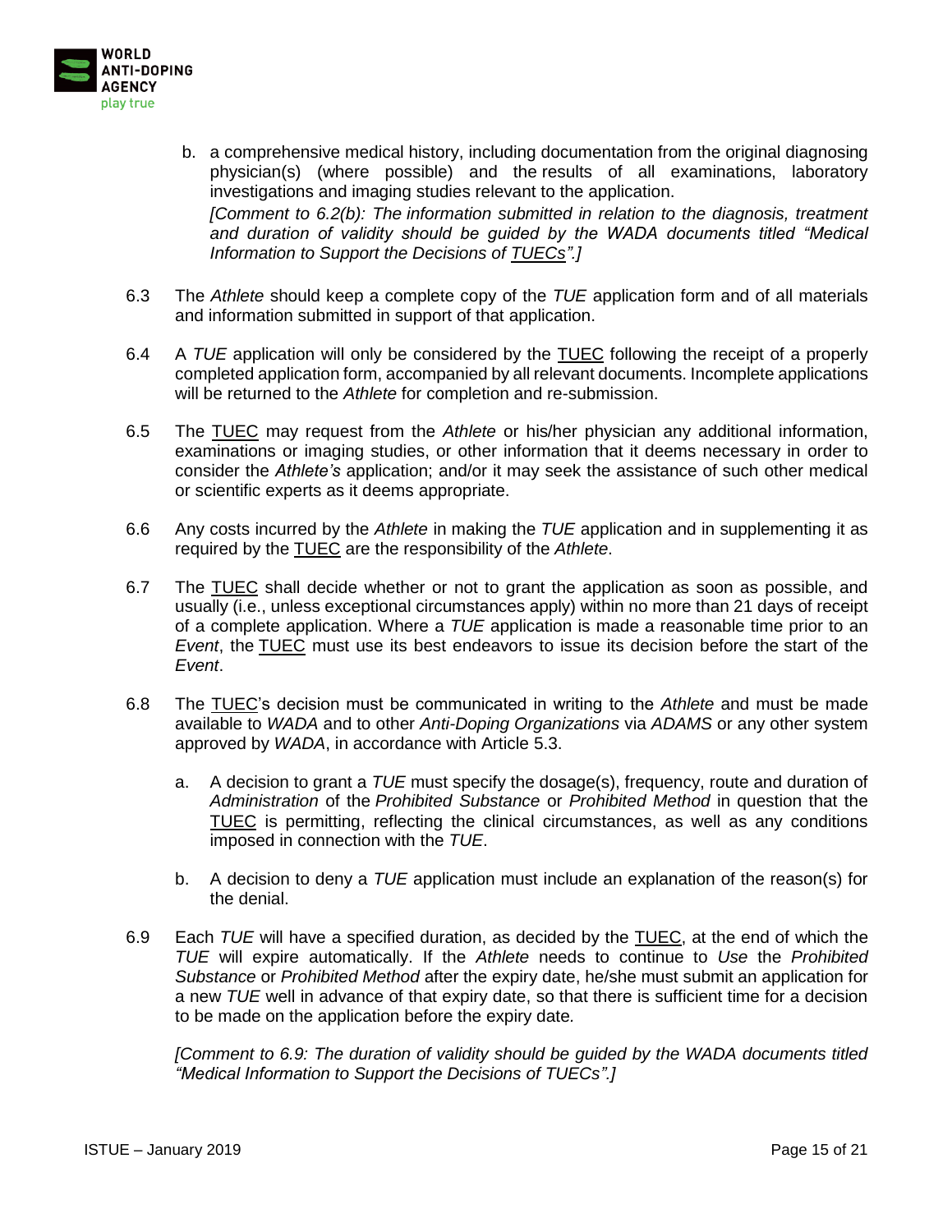

- 6.10 *A TUE* will be withdrawn prior to expiry if the *Athlete* does not promptly comply with any requirements or conditions imposed by the *Anti-Doping Organization* granting the *TUE*. Alternatively a *TUE* may be reversed upon review by *WADA* or on appeal.
- 6.11 Where an *Adverse Analytical Finding* is issued shortly after a *TUE* for the *Prohibited Substance* in question has expired or has been withdrawn or reversed, the *Anti-Doping Organization* conducting the initial review of the *Adverse Analytical Finding* (*Code* Article 7.2) shall consider whether the finding is consistent with *Use* of the *Prohibited Substance* prior to the expiry, withdrawal or reversal of the TUE. If so, such Use (and any resulting presence of the Prohibited Substance in the Athlete's Sample) is not an anti-doping rule violation.
- 6.12 In the event that, after his/her *TUE* is granted, the *Athlete* requires a materially different dosage, frequency, route or duration of *Administration* of the *Prohibited Substance* or *Prohibited Method* to that specified in the *TUE*, he/she must apply for a new *TUE*. If the presence, *Use*, *Possession* or *Administration* of the *Prohibited Substance* or *Prohibited Method* is not consistent with the terms of the *TUE* granted, the fact that the *Athlete* has the *TUE* will not prevent the finding of an anti-doping rule violation.

#### <span id="page-15-0"></span>**7.0** *TUE* **Recognition Process**

- 7.1 *Code* Article 4.4 requires *Anti-Doping Organizations* to recognize *TUEs* granted by other *Anti-Doping Organizations* that satisfy the Article 4.1 conditions. Therefore, if an *Athlete* who becomes subject to the *TUE* requirements of an International Federation or *Major Event Organization* already has a *TUE*, he/she should not submit an application for a new *TUE* to the International Federation or *Major Event Organization.* Instead:
	- a. The International Federation or *Major Event Organization* may publish notice that it will automatically recognize *TUE* decisions made pursuant to *Code* Article 4.4 (or certain categories of such decisions, e.g., those made by specified *Anti-Doping Organizations*, or those relating to particular *Prohibited Substances*), provided that such *TUE* decisions have been reported in accordance with Article [5.3](#page-12-0) and therefore are available for review by *WADA*. If the *Athlete's TUE* falls into a category of *TUE*s that are automatically recognized in this way at the time the *TUE* is granted, he/she does not need to take any further action.

*[Comment to 7.1(a): To ease the burden on Athletes, automatic recognition of TUE decisions once they have been reported in accordance with Article [5.3](#page-12-0) is strongly encouraged. If an International Federation or Major Event Organizer is not willing to grant automatic recognition of all such decisions, it should grant automatic recognition of as many such decisions as possible, e.g., by publishing a list of Anti-Doping Organizations whose TUE decisions it will recognize automatically, and/or a list of those Prohibited Substances for which it will automatically recognize TUEs. Publication should be in the same manner as is set out in Article 5.3, i.e., the notice should be posted on the International Federation's website and sent to WADA and to National Anti-Doping Organizations.]*

b. In the absence of such automatic recognition, the *Athlete* shall submit a request for recognition of the *TUE* to the International Federation or *Major Event Organization* in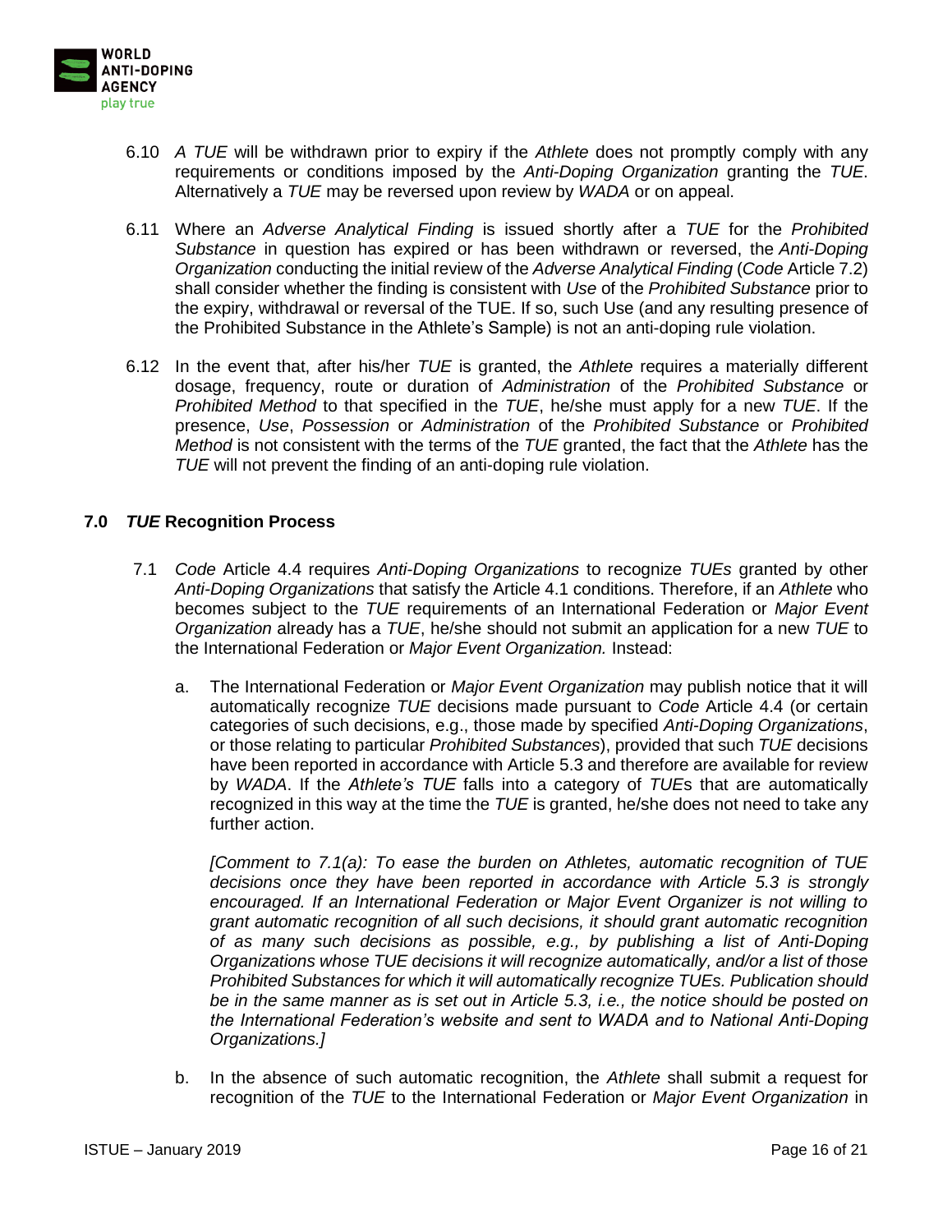

question, either via *ADAMS* or as otherwise specified by that International Federation or *Major Event Organization*. The request should be accompanied by a copy of the *TUE* and the original *TUE* application form and supporting materials referenced at Articles 6.1 and 6.2 (unless the *Anti-Doping Organization* that granted the *TUE* has already made the *TUE* and supporting materials available via *ADAMS* or other system approved by *WADA*, in accordance with Article [5.3\)](#page-12-0).

- 7.2 Incomplete requests for recognition of a *TUE* will be returned to the *Athlete* for completion and re-submission. In addition, the TUEC may request from the *Athlete* or his/her physician any additional information, examinations or imaging studies, or other information that it deems necessary in order to consider the *Athlete's* request for recognition of the *TUE*; and/or it may seek the assistance of such other medical or scientific experts as it deems appropriate.
- 7.3 Any costs incurred by the *Athlete* in making the request for recognition of the *TUE* and in supplementing it as required by the TUEC are the responsibility of the *Athlete*.
- 7.4 The TUEC shall decide whether or not to recognize the *TUE* as soon as possible, and usually (i.e., unless exceptional circumstances apply) within no more than 21 days of receipt of a complete request for recognition. Where the request is made a reasonable time prior to an *Event*, the TUEC must use its best endeavors to issue its decision before the start of the *Event*.
- 7.5 The TUEC's decision will be notified in writing to the *Athlete* and will be made available to *WADA* and to other *Anti-Doping Organizations* via *ADAMS* or any other system approved by *WADA*. A decision not to recognize a *TUE* must include an explanation of the reason(s) for the non-recognition.

#### <span id="page-16-0"></span>**8.0 Review of** *TUE* **Decisions by** *WADA*

- 8.1 *Code* Article 4.4.6 provides that *WADA,* in certain cases, must review *TUE* decisions of International Federations, and that it may review any other *TUE* decisions, in each case to determine compliance with the Article 4.1 conditions. *WADA* shall establish a *WADA* TUEC that meets the requirements of Article [5.2](#page-11-1) to carry out such reviews.
- 8.2 Each request for review must be submitted to *WADA* in writing, and must be accompanied by payment of the application fee established by *WADA*, as well as copies of all of the information specified in Article 6.2 (or, in the case of review of a *TUE* denial, all of the information that the *Athlete* submitted in connection with the original *TUE* application). The request must be copied to the party whose decision would be the subject of the review, and to the *Athlete* (if he/she is not requesting the review).
- 8.3 Where the request is for review of a *TUE* decision that *WADA* is not obliged to review, *WADA* shall advise the *Athlete* as soon as practicable following receipt of the request whether or not it will refer the *TUE* decision to the *WADA* TUEC for review. If *WADA* decides not to refer the *TUE* decision, it will return the application fee to the *Athlete*. Any decision by *WADA* not to refer the *TUE* decision to the *WADA* TUEC is final and may not be appealed. However, the *TUE* decision may still be appealable, as set out in *Code* Article 4.4.7.
- 8.4 Where the request is for review of a *TUE* decision of an International Federation that *WADA* is obliged to review, *WADA* may nevertheless refer the decision back to the International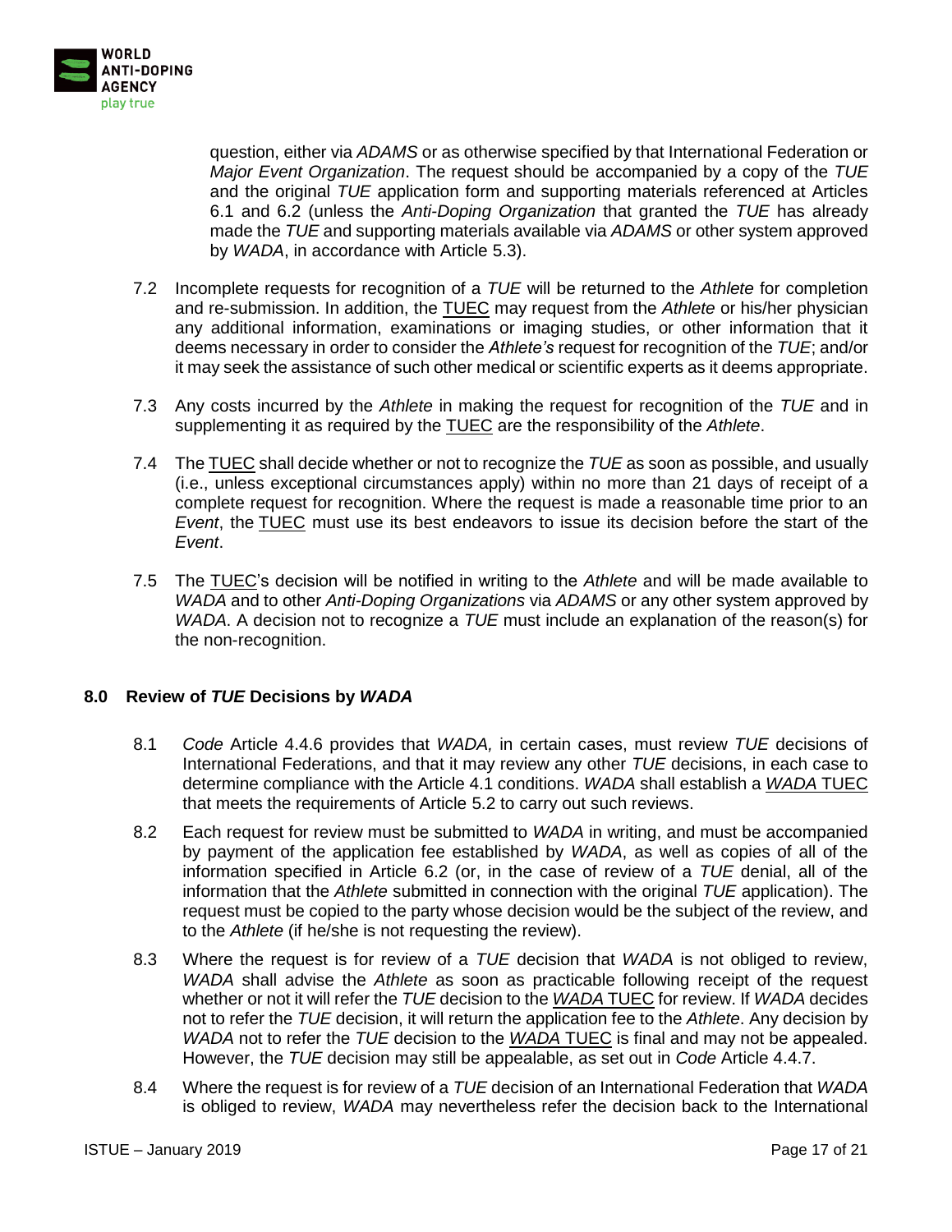

Federation (a) for clarification (for example, if the reasons are not clearly set out in the decision); and/or (b) for re-consideration by the International Federation (for example, if the *TUE* was only denied because medical tests or other information required to demonstrate satisfaction of the Article 4.1 conditions were missing).

- 8.5 Where a request for review is referred to the *WADA* TUEC, the *WADA* TUEC may seek additional information from the *Anti-Doping Organization* and/or the *Athlete*, including further studies as described in Article 6.5, and/or it may obtain the assistance of other medical or scientific experts as it deems appropriate.
- 8.6 The *WADA* TUEC shall reverse any grant of a *TUE* that does not comply with the Article 4.1 conditions. Where the *TUE* reversed was a prospective *TUE* (rather than a retroactive *TUE*), such reversal shall take effect upon the date specified by *WADA* (which shall not be earlier than the date of *WADA's* notification to the *Athlete*). The reversal shall not apply retroactively and the *Athlete's* results prior to such notification shall not be *Disqualified*. Where the *TUE* reversed was a retroactive *TUE*, however, the reversal shall also be retroactive.
- 8.7 The *WADA* TUEC shall reverse any denial of a *TUE* where the *TUE* application met the Article 4.1 conditions, i.e., it shall grant the *TUE*.
- 8.8 Where the *WADA* TUEC reviews a decision of an International Federation that has been referred to it pursuant to *Code* Article 4.4.3 (i.e., a mandatory review), it may require whichever *Anti-Doping Organization* "loses" the review (i.e., the *Anti-Doping Organization*  whose view it does not uphold) (a) to reimburse the application fee to the party that referred the decision to *WADA* (if applicable); and/or (b) to pay the costs incurred by *WADA* in respect of that review, to the extent they are not covered by the application fee.
- 8.9 Where the *WADA* TUEC reverses a *TUE* decision that *WADA* has decided in its discretion to review, *WADA* may require the *Anti-Doping Organization* that made the decision to pay the costs incurred by *WADA* in respect of that review.
- 8.10 *WADA* shall communicate the reasoned decision of the *WADA* TUEC promptly to the *Athlete* and to his/her *National Anti-Doping Organization* and International Federation (and, if applicable, the *Major Event Organization*).

#### <span id="page-17-0"></span>**9.0 Confidentiality of Information**

- 9.1 The collection, storage, processing, disclosure and retention of Personal Information during the *TUE* process by *Anti-Doping Organizations* and *WADA* shall comply with the International Standard for the Protection of Privacy and Personal Information.
- 9.2 An *Athlete* applying for the grant of a *TUE* or for recognition of a *TUE* shall provide written consent:
	- a. for the transmission of all information pertaining to the application to members of all TUECs with authority under this *International Standard* to review the file and, as required, other independent medical or scientific experts, and to all necessary staff (including *WADA* staff) involved in the management, review or appeal of *TUE* applications;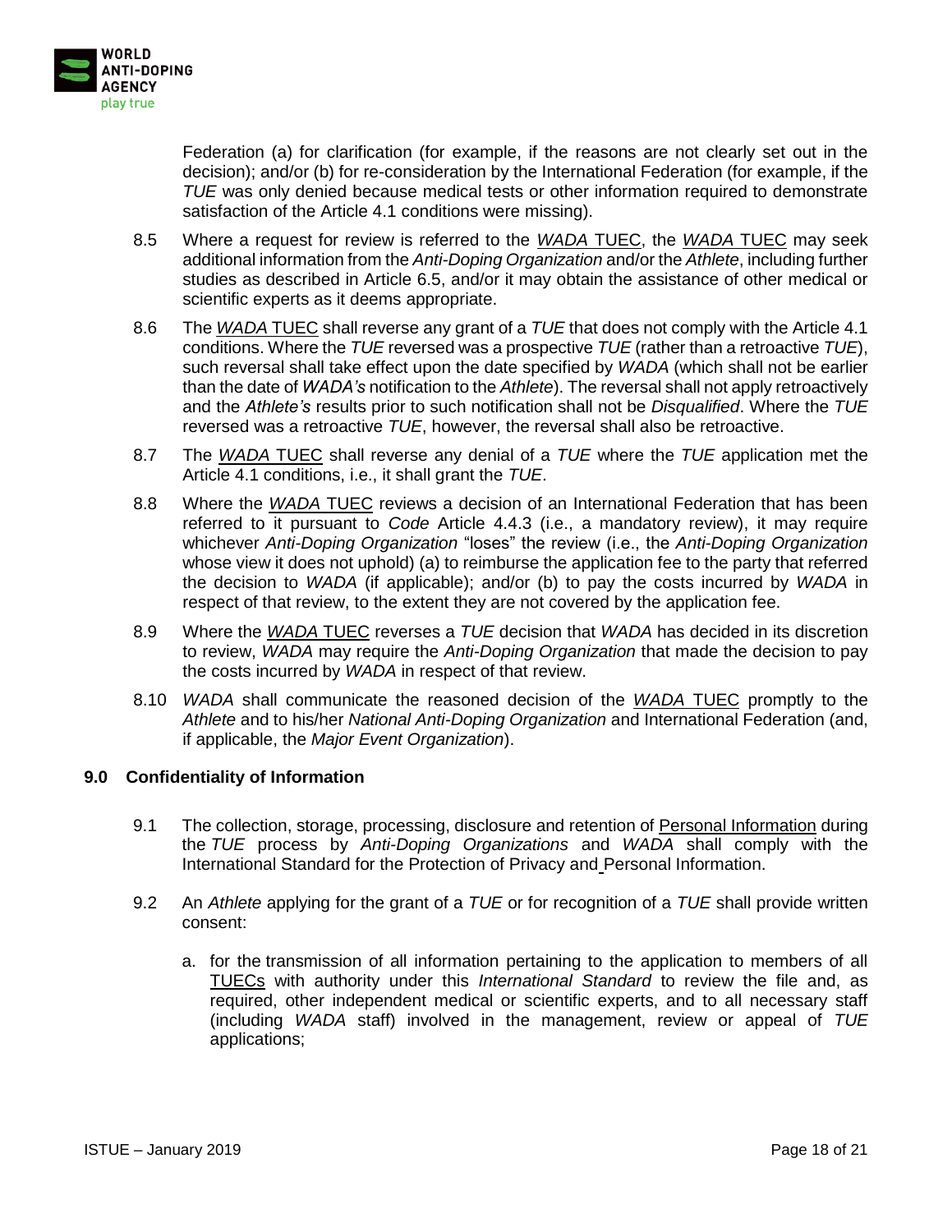

- b. for the *Athlete's* physician(s) to release to the TUEC upon request any health information that the TUEC deems necessary in order to consider and determine the *Athlete's* application; and
- c. for the decision on the application to be made available to all *Anti-Doping Organizations*  with *Testing* authority and/or results management authority over the *Athlete.*

*[Comment to 9.2: Prior to collecting Personal Information or obtaining consent from an Athlete, the Anti-Doping Organization shall communicate to the Athlete the information set out in Article 7.1 of the International Standard for the Protection of Privacy and Personal Information.]*

- 9.3 The *TUE* application shall be dealt with in accordance with the principles of strict medical confidentiality. The members of the TUEC, independent experts and the relevant staff of the *Anti-Doping Organization* shall conduct all of their activities relating to the process in strict confidence and shall sign appropriate confidentiality agreements. In particular they shall keep the following information confidential:
	- a. All medical information and data provided by the *Athlete* and physician(s) involved in the *Athlete*'*s* care.
	- b. All details of the application, including the name of the physician(s) involved in the process.
- 9.4 Should the *Athlete* wish to revoke the right of the TUEC to obtain any health information on his/her behalf, the *Athlete* shall notify his/her medical practitioner in writing of such revocation; provided that, as a result of that revocation, the *Athlete's* application for a *TUE* or for recognition of an existing *TUE* will be deemed withdrawn without approval/recognition having been granted.
- 9.5 *Anti-Doping Organizations* shall only use information submitted by an *Athlete* in connection with a *TUE* application to evaluate the application and in the context of potential anti-doping rule violation investigations and proceedings.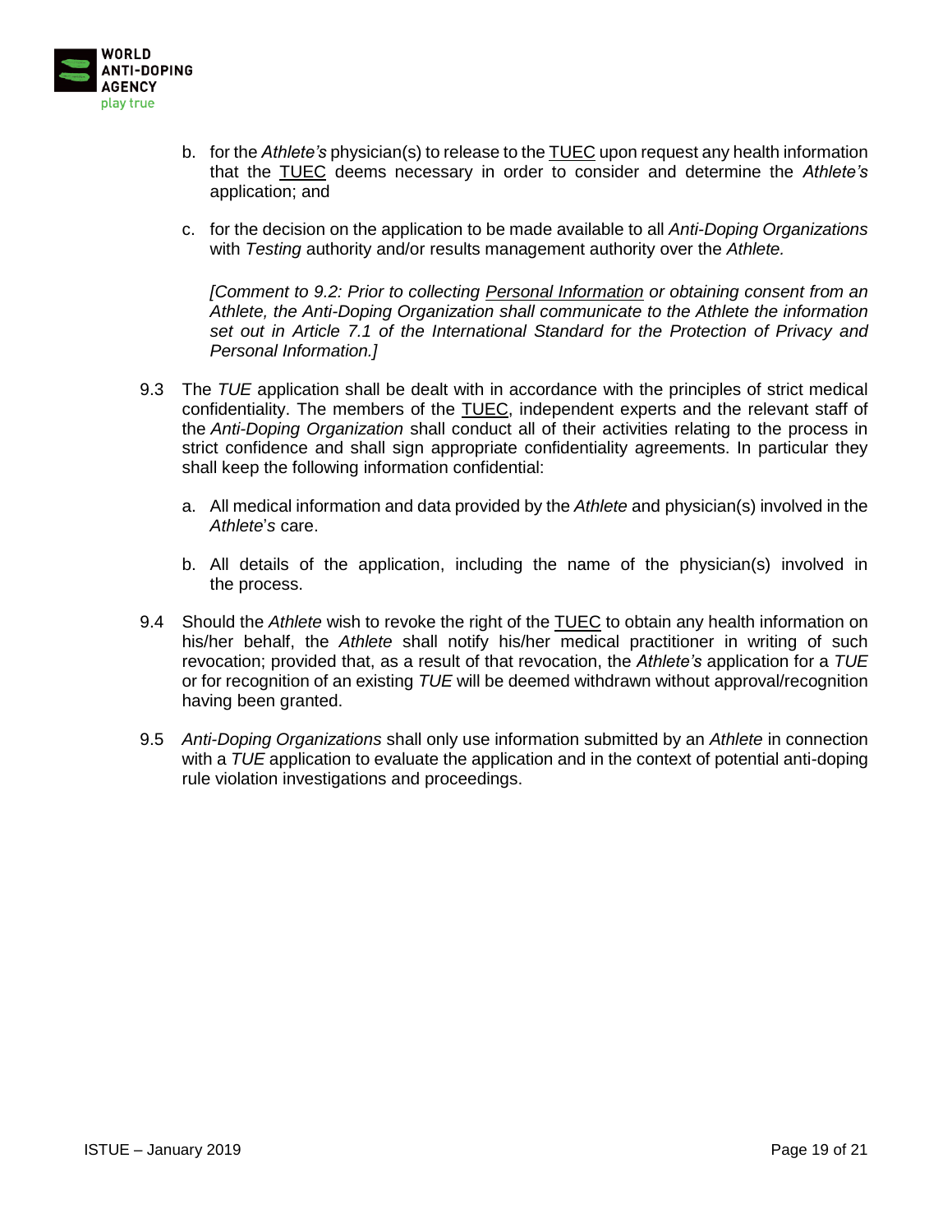

## **ANNEX 1:** *CODE* **ARTICLE 4.4 FLOW-CHART**

#### <span id="page-19-0"></span>**1.** *TUE* **procedure if** *Athlete* **is not an** *International-Level Athlete* **when need for** *TUE* **arises**



**2.** *Athlete* **enters** *Event* **for which** *Major Event Organization* **(or "MEO") has its own** *TUE* **requirements**